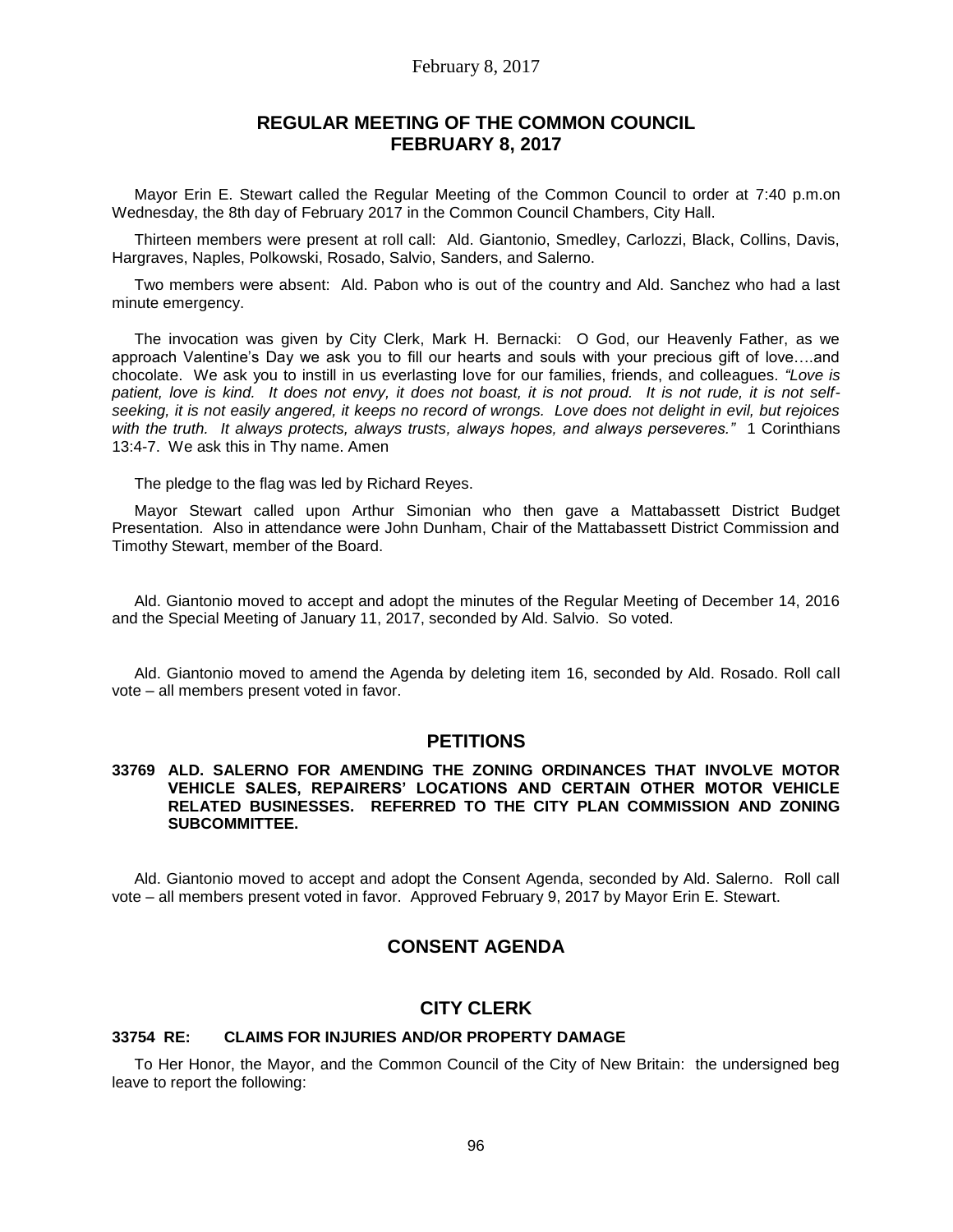## CLAIMANTS NAME

- CJ Auto Mall, LLC by Atty. Keith Yagaloff
- Figueroa Jr., Wilson
- Zaton-Jaworowicz, Katarzyna

### Mark H. Bernacki City Clerk

# **CITY PLAN COMMISSION**

#### **33721-1 RE: PROPOSED AMENDMENT TO THE ZONING ORDINANCES FOR NEW PROPOSED TRANSIT-ORIENTED DEVELOPMENT DISTRICTS IN THE VICINITY OF THE EAST MAIN ST. AND EAST ST. CTFASTRAK STATIONS**

To Her Honor, the Mayor, and the Common Council of the City of New Britain: the undersigned beg leave to report the following:

Zoning Text Amendment Petition #33721

The City Plan Commission, at its regular meeting held on January 9, 2017, voted 4 to 0 to recommend that this proposed amendment be approved as revised.

BACKGROUND: This proposed zoning amendment would change the zoning ordinances to reflect the land use recommendations of the recently completed Transit- Oriented Development study. It creates a total of four (4) new zoning districts that would be situated in the areas of the East Main Street and East Street CTfastrak stations. The new zoning districts would be:

- Transit-Oriented Development District East Main, Primary District (TOD-EM-1);
- Transit-Oriented Development District East Main, Secondary District (TOD-EM-2);
- Transit-Oriented Development District East Street, Primary District (TOD-ES-1); &
- Transit-Oriented Development District East Street, Secondary District (TOD-ES-2)

The basic intent is that in the vicinity of these two CTfastrak stations zoning would be put in place that encourages a primary corridor of more intensive TOD type uses that is mostly mixed-use commercial and residential buildings, multi-story with medium to high residential densities, and secondary TOD zones at the peripheries consisting of lower density, mostly residential buildings providing a transition into the surrounding residential neighborhoods. The areas proposed for these new zoning districts are shown with the accompanying zone change petitions, Petitions #33722 and #33723. Also included in this is the deletion of the previous text relating to the IHZ/TOD-2 overlay zoning which was previously adopted, in text only, for the East Main Street area. IHZ (Incentive Housing Zone) funding is essentially discontinued at the state level and in the course of the Transit-Oriented Development study, it was decided that the overlay zoning added a level of uncertainty and complexity to the land use process and was probably not as likely to achieve the desired results as the TOD zones now being presented.

PLANNING AND CONSIDERATIONS: The intent of TOD zoning is to encourage new development and, as appropriate, adaptive re-use and infill to create moderately dense, pedestrian-friendly, mixed-use neighborhoods surrounding the station areas. Surrounding the East Main Street station, most of the area proposed for re-zoning here is nonconforming under the existing I-2 general industry zoning. The change to the new TOD-EM-1 and TOD-EM-2 zoning would make many existing residential properties conforming. The TOD-EM-1 zoning would constitute the core of the East Main TOD area, centering primarily along the East Main Street corridor. It would allow residential development ranging from small lot, single–family homes to multi-family apartment buildings, with minimum lot sizes of 5,000 square feet for single, two and three-family houses, and 10,000 square feet for apartment buildings or mixed-use buildings and densities of up to 24 dwelling units per acre. For purposes of comparison, these densities are similar to the B-3 secondary business zones along much of Broad Street and Arch Street. The business uses allowed would mostly be centered toward serving the needs of the immediate neighborhood and CTfastrak commuters, with restaurants, convenience retail, bank branch offices and personal service shops such as barbers and beauty shops, cleaners, etc. The TOD-EM-2 area would be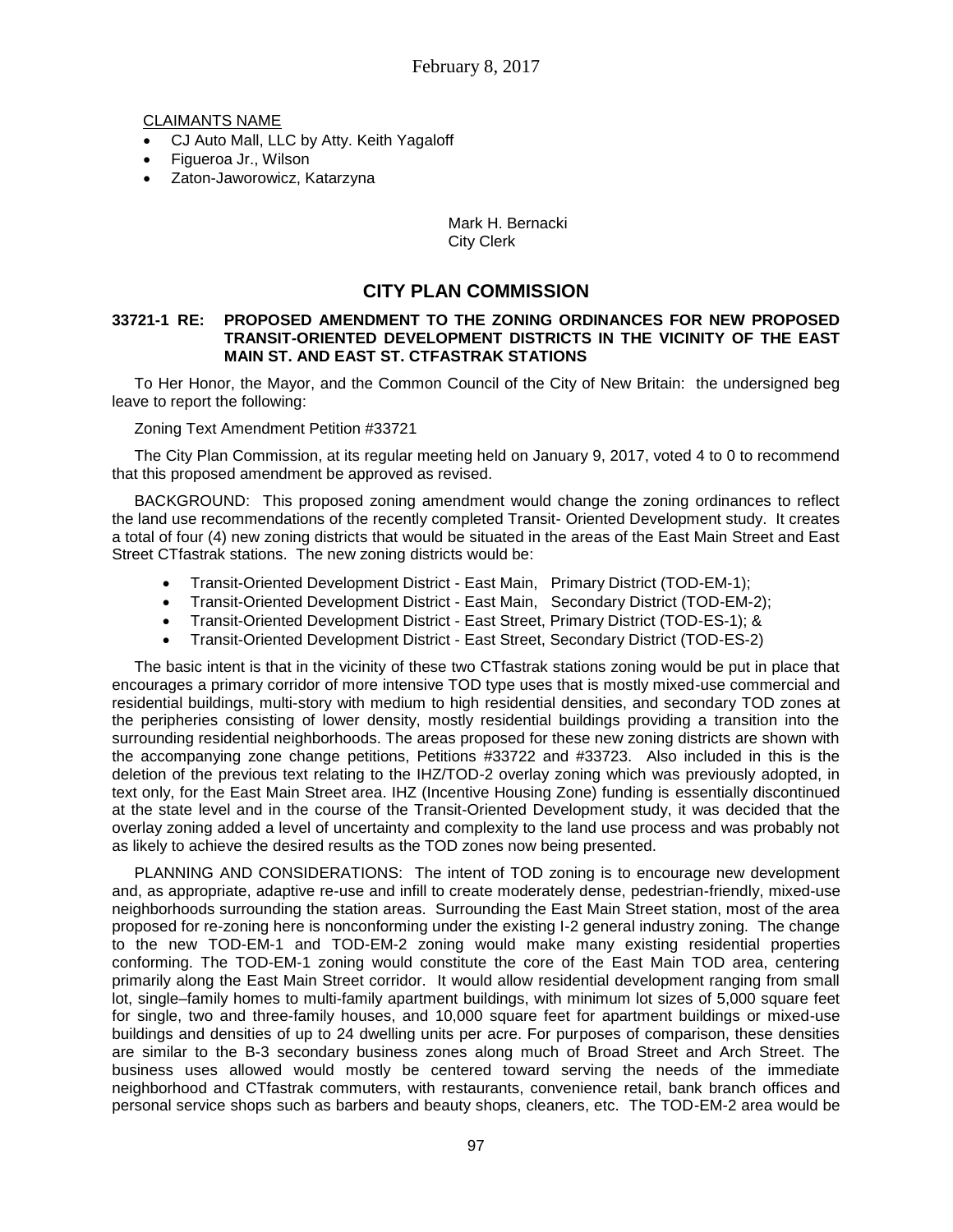similar, though focused more on residential uses and having generally less intensive businesses, mostly on the first floor of mixed-use buildings and with the restaurants and businesses limited to 4,000 square feet or less in floor area. In order to encourage walkability, drive-through lanes are expressly excluded for any restaurant or business within the zone change area and parking requirements are reduced for all uses within the TOD-EM-1 and TOD-EM-2.

Similarly, in the East Street station area, the TOD-ES-1 and TOD-ES-2 would create a more intensive mixed-use corridor along East Street, with a slightly less intensive, more residential sub-zone at the northern and southern edges. The zoning would require a minimum lot area of 15,000 square feet and encourage merging of smaller lots to optimize the development potential. The general area is now a mix of different multi-family residential, industrial and business zones, the largest portion of it encompassed within a B-1 neighborhood business zone. The TOD-ES-1 and TOD-ES-2 zones would be essentially compatible with the current A-2 multi-family and A-3 high-rise apartment zones in terms of use and density. The change to TOD-ES-1 and TOD-ES-2 would serve to encourage taller, multi-story, mixed-use buildings particularly with a more residential character than currently exists within the current B-1 portions of the zone change area. Again, the intent of the zoning would be to encourage transition to a pedestrian-friendly residential and mixed-use neighborhood, similar to the East Main Street area proposal. Once again, with the focus on transit and pedestrian-oriented development, fast food drivethrough lanes are discouraged and the parking requirements are lessened.

RECOMMENDATION: The City Plan Commission is strongly supportive of the concept of Transit-Oriented Development employed in the vicinity of the CTfastrak stations and the recommendations in the recently completed TOD Study. The Commission, therefore, recommends the adoption of these proposed zoning amendments. The Commission would, however, recommend one minor technical change relative to fence heights in these new proposed TOD-EM and TOD-ES districts. It is suggested that these amendments be adopted with the maximum fence heights for rear and side lot lines in the TOD-EM-1, TOD-EM-2, TOD-ES-1 and TOD-ES-2 (Section 230-100-10) incorporating maximum heights of 6 feet, rather than 8 feet as originally drafted.

> Louis G. Amodio, Chairman City Plan Commission

#### **33722-1 RE: PROPOSED CHANGE OF ZONE - TO ADD TOD-EM-1 AND TOD-EM-2 TRANSIT-ORIENTED DEVELOPMENT IN THE AREAS SURROUNDING THE CTFASTRAK'S EAST MAIN STREET STATION, IN THE AREA GENERALLY LYING BETWEEN EAST STREET AND STANLEY STREET AND BETWEEN DWIGHT STREET AND FAIRVIEW CEMETERY**

To Her Honor, the Mayor, and the Common Council of the City of New Britain: the undersigned beg leave to report the following:

ZONE CHANGE: PETITION # 33722

The City Plan Commission, at its regular meeting held on January 9, 2017, voted 4 to 0 to recommend that this proposed zone change be approved.

BACKGROUND: This zone change would serve to put into place the TOD-EM-1 and TOD-EM-2 zones that are proposed to be created with the zoning amendments in Petition #33721. These zones would be added to the zoning map, encompassing the properties in the vicinity of the East Main Street CTfastrak station and falling roughly between East Street and Stanley Street and between Dwight Street and Smalley Street. The proposed zone change area is currently a mix of zones including mostly I-2 General Industry, as well as some T, Two-Family and B-3 Secondary Business. Despite the I-2 zoning, much of the zone change area is occupied by residential land uses, most typically single, two and three-family houses on small lots as evident on the several side streets north and south of East Main Street, such as Dewey, Olive and Connerton Streets and along parts of Woodland, Dwight and Fairview Streets. There are also several large parcels of more industrial and commercial businesses, such as the Papas' Chrysler Dodge dealership on East Main Street, as well as properties utilized for truck storage by Guida-Siebert Dairy on Dwight Street and a number of smaller industrial and automotive-related businesses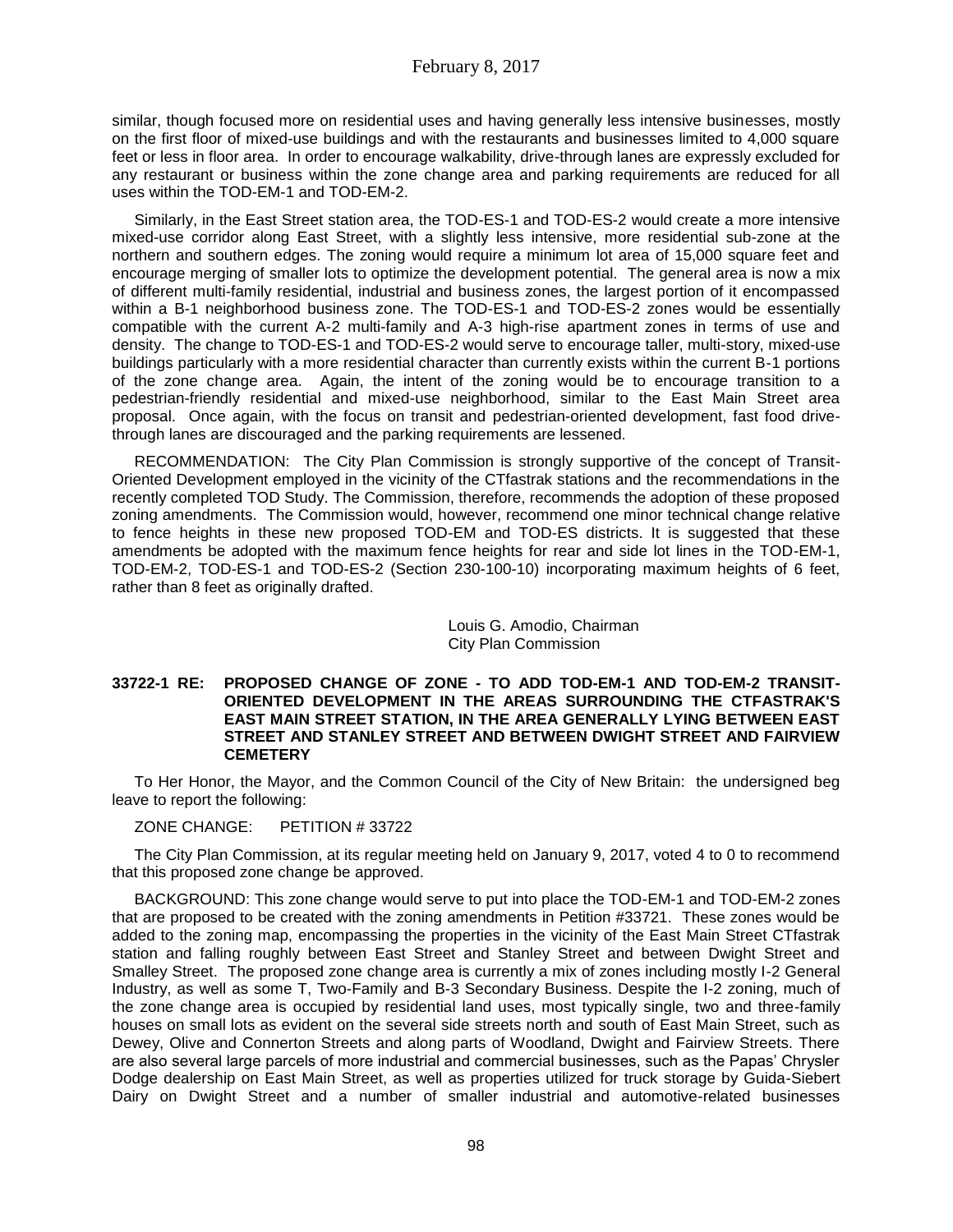interspersed throughout the area, particularly along East Main Street, as well as the City's Public Works yard.

PLANNING AND CONSIDERATIONS: The 2010-2020 Plan of Conservation and Development noted the mismatch of the I-2 industrial zoning overlying this mostly residential neighborhood and suggested that, with the anticipated opening of the CTfastrak station at East Main and Wilson Street, this area had excellent potential for Transit-Oriented Development. The recently completed TOD study recommends various steps including re-zoning to foster a pedestrian-friendly, mixed residential and commercial TOD area, entailing increased residential density and a variety of mostly neighborhood-sized convenience retail stores, restaurant and personal service-type businesses. Existing industrial and automotive-related uses would become legally grandfathered under the zone change and allowed to continue as nonconforming uses. Most of the primary corridor now zoned I-2 would become TOD-EM-1, the primary zone with more of a mix of businesses in with the residential mixed-use buildings, and the TOD-EM-2 areas situated to the north and south peripheries being more purely residential in character.

RECOMMENDATION: The City Plan Commission is of the opinion that implementation of the TOD-EM-1 and TOD-EM-2 zoning for this location is consistent with the City's Plan of Conservation and Development and the recently completed TOD study. Encouraging the development of desirable housing opportunities and supportive retail convenience and personal service businesses is intended to help in the economic revitalization of the area. The Commission, therefore, supports the adoption of this zone change to put in place the TOD-EM-1 and TOD-EM-2 zoning districts.

> Louis G. Amodio, Chairman City Plan Commission

#### **33723-1 RE: PROPOSED CHANGE OF ZONE TO APPLY THE TOD-ES-1 AND TOD-ES-2 TRANSIT-ORIENTED DEVELOPMENT ZONES TO PROPERTIES AT THE NORTHERN END OF EAST STREET IN THE GENERAL VICINITY BETWEEN ALLEN STREET AND WELLS ST, OVERLAYING EXISTING**

To Her Honor, the Mayor, and the Common Council of the City of New Britain: the undersigned beg leave to report the following:

ZONE CHANGE: PETITION # 33723

The City Plan Commission, at its regular meeting held on January 9, 2017, voted 4 to 0 to recommend that this proposed zone change be approved.

BACKGROUND: This zone change would serve to apply the TOD-ES-1 and TOD-ES-2 zones that are proposed to be created with zoning amendments in Petition #33721, to the zoning map, encompassing the properties along the northern end of East Street, falling roughly between Allen Street and Wells Street. The area is currently a mix of zones including I-2 General Industry, B-1 Neighborhood Business, B-3 Secondary Business, A-2 Multi-family Houses and A-3 High-Rise Apartments. It also contains a fairly diverse mix of land uses ranging from a handful of single-family homes on the southwestern fringe to residential townhouse condominiums, a 150-unit multi-story residential apartment building, several manufacturing operations, auto-repair and sales businesses, as well as convenience stores, restaurants and a package store. A number of the properties are either vacant or underutilized at this time. Situated near the CTfastrak station at 1285 East Street and the nearby CCSU campus, they offer excellent opportunity for attracting development that is consistent with TOD principles and the recommendations of the City's recently completed TOD study.

PLANNING AND CONSIDERATIONS: The 2010-2020 Plan of Conservation and Development notes that this portion of East Street is no longer the major north/south traffic corridor that it was prior to the completion of Route 9, and that the older, single-story, commercial strip-style business properties are outdated and underutilized for current conditions. It also noted the opportunity that would be afforded this area by the then soon to open CTfastrak on East Street. The more detailed and focused TOD study recently completed recommends encouraging the transformation of this area into a more cohesive, better integrated residential and business area through implementation of zoning that embodies the principles of TOD, specifically a focus on higher-density residential and mixed-use buildings, shared with neighborhood convenience, restaurant and personal service-type businesses.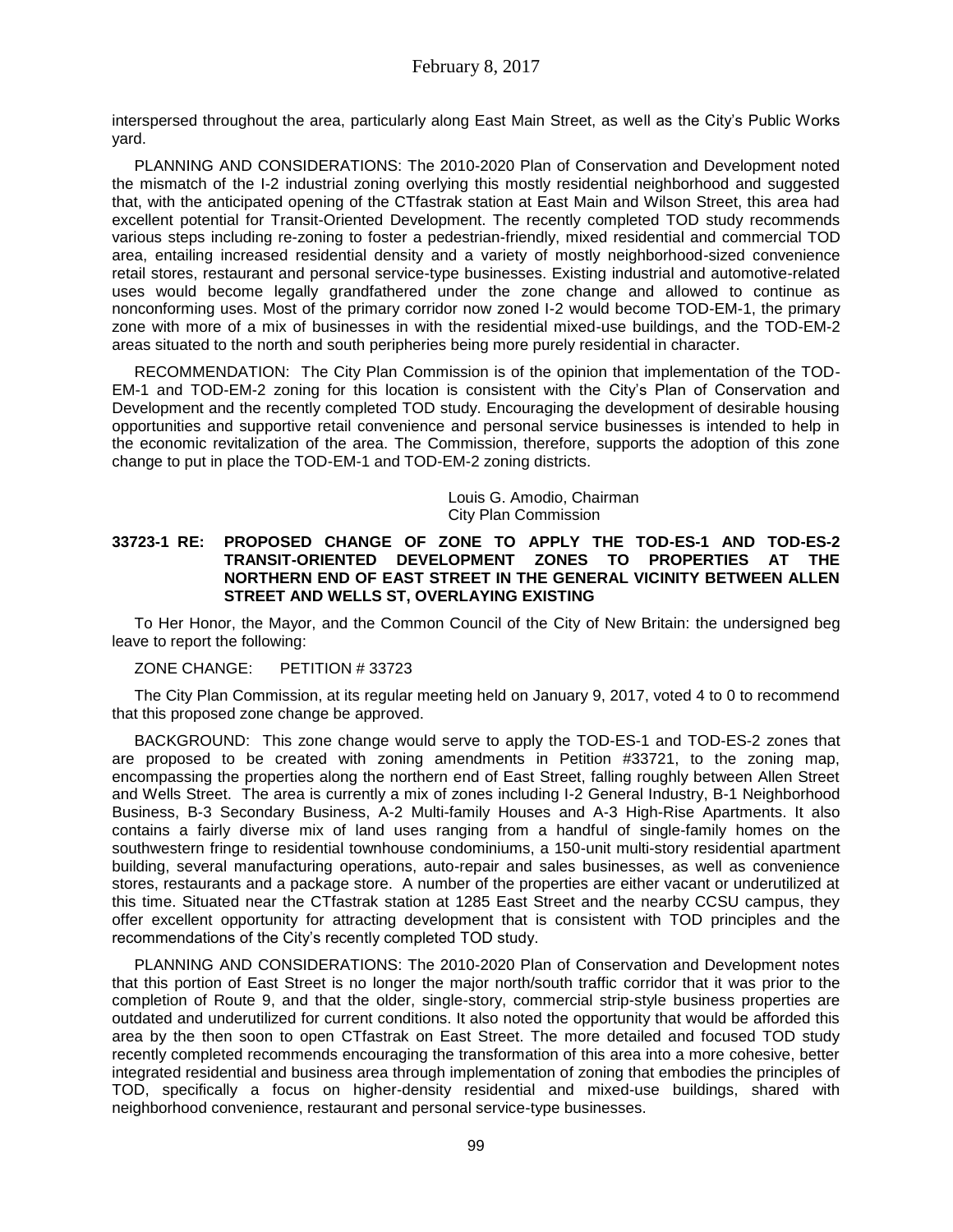RECOMMENDATION: The City Plan Commission is of the opinion that implementation of the TOD-ES-1 and TOD-ES-2 zoning for this location is consistent with the City's Plan of Conservation and Development, and that by helping to encourage the development of desirable, workforce housing and supportive retail convenience and personal service businesses convenient to an important regional transit hub, it will aid in the economic revitalization of the general vicinity. The Commission, therefore, supports the adoption of this zone change to put in place the TOD-ES-1 and TOD-ES-2 zoning districts.

> Louis G. Amodio, Chairman City Plan Commission

# **PURCHASING DEPARTMENT**

## **33755 RE: BID THRESHOLD ITEMS**

To Her Honor, the Mayor, and the Common Council of the City of New Britain: the undersigned beg leave to report the following:

In accordance with the New Britain Code of Ordinances, Section 2-566, a monthly report of purchases between \$500 and \$7,500 shall be provided to the Common Council. The report shall include a detailed description of items or services purchased, name of vendor, owner of business and dollar amount spent on each individual purchase as well as the aggregate total of spend to date for the fiscal year.

The Finance Department, Purchasing Division has provided an electronic list of monthly purchases. This document is available in the Council office for review by Council members.

Acceptance and adoption is respectfully requested.

Jack Pieper Purchasing Agent

#### **33756 RE: SALE OF SURPLUS AND UNREPAIRABLE CITY VEHICLE AND EQUIPMENT**

To Her Honor, the Mayor, and the Common Council of the City of New Britain: the undersigned beg leave to report the following:

Per Resolution 33363-2, dated February 10, 2016, the Purchasing Agent reports that he and the Fire Department Administration conducted an on-line auction for a City Surplus and Unrepairable Vehicle and three (3) Used Plastic Fuel Cans. The on-line auction services was provided by Gov-Deals at no charge to the City. Gov-Deals provides on-line auction services for vehicles and equipment only to government agencies. They provide this service to over 5,900 municipalities and state governments in 48 states. They have over 315,000 registered buyers who receive e-mails from them regarding the items that they have on their website for auction.

The money received for the sale of the Surplus Vehicle and the Used Plastic Fuel Cans was deposited into the City's General Fund Account, 001624005-4481, General and Administrative, Sale of Property.

The highest bidder for the auctioned Surplus and Unrepairable Vehicle and Used Plastic Fuel Cans for the month of January 2017 is attached. It indicates the Vehicle and Used Plastic Fuel Can buyer, number of bids received and the dollar amount received for the Vehicle and Plastic Fuel Cans sold.

The total dollar amount that the City received for the on-line auction sale of the Surplus and Unrepairable Vehicle during January 2017 was \$994.00.

*Attachment on file in Town Clerk's Office.*

Jack Pieper Purchasing Agent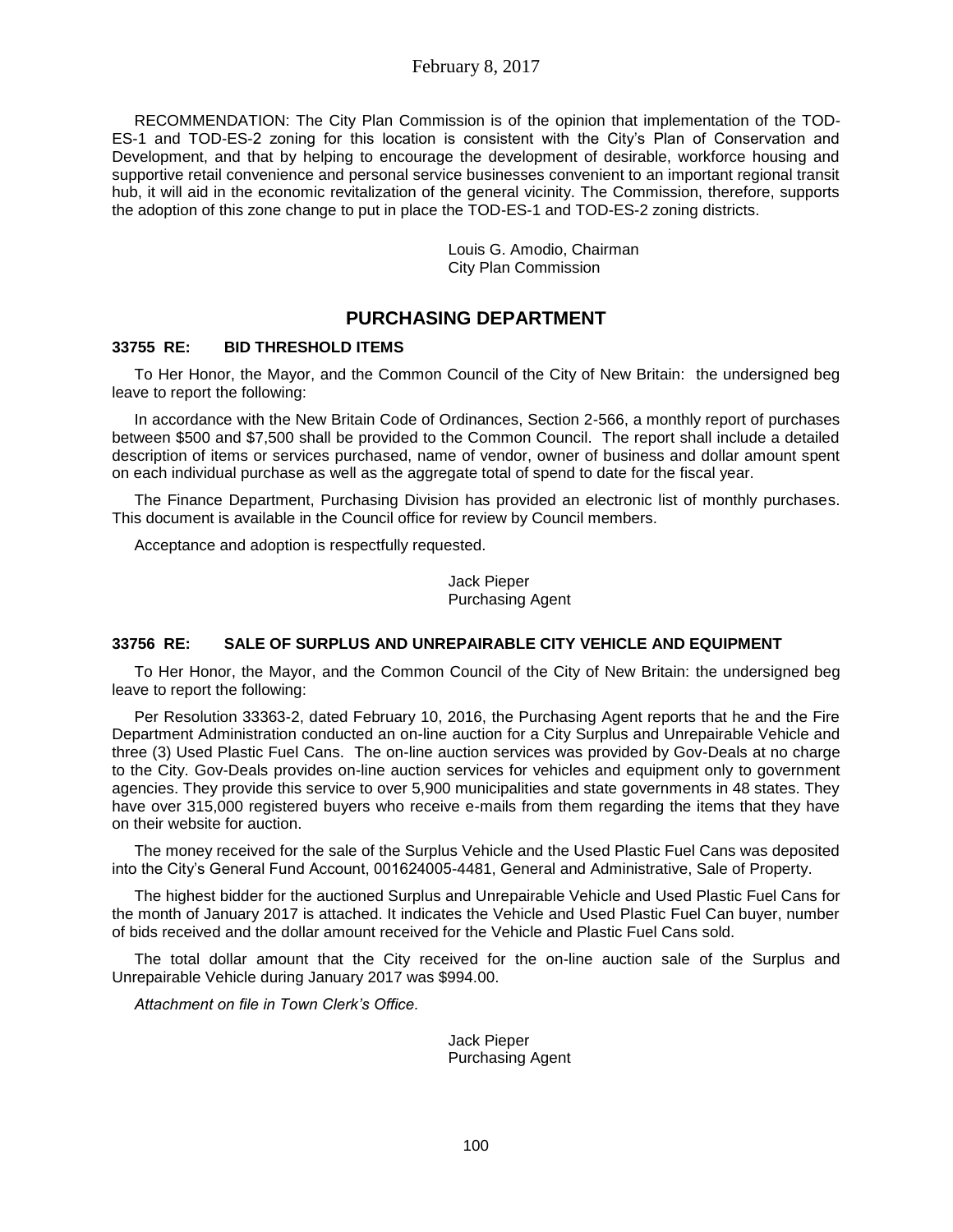#### **33757 RE: COOPERATIVE PURCHASING, PURCHASE AND INSTALLATION OF NEW LANDSCAPE STRUCTURES PLAY EQUIPMENT AND HANDICAP ACCESSIBLE RUBBER SURFACING AT WALNUT HILL PARK**

To Her Honor, the Mayor, and the Common Council of the City of New Britain: the undersigned beg leave to report the following:

In accordance with City Code of Ordinances, Chapter 2, Article VIII, Division 1, Section 2-541 (a), a purchase order was requested by the Parks, Recreation and Community Services Department for the Purchase and Installation of New Landscape Structures Play Equipment and Handicap Accessible Rubber Surfacing at Walnut Hill Park.

| Supplier                  | Services                          | <b>Total Price</b> |
|---------------------------|-----------------------------------|--------------------|
| M.E. O'Brien & Sons. Inc. | Landscape Structures Play         | \$235,000.00       |
| Medfield, MA              | Equipment and Handicap Accessible |                    |
|                           | <b>Rubber Surfacing</b>           |                    |

The Parks, Recreation and Community Services Department requested the Purchase and Installation of a New Landscape Structures Play Equipment and Handicap Accessible Rubber Surfacing at Walnut Hill Park utilizing the State of Connecticut's Contract award 14PSX0154. Walnut Hill Park and its handicap accessible playground provide hours of recreation use for hundreds of participants on a daily basis. The existing equipment is in disrepair, is not in compliance with current ADA standards and has outlived its useful life. Funding for the Purchase and Installation of the New Landscape Structures Play Equipment and Handicap Accessible Rubber Surfacing is available in the Parks, Recreation and Community Services Department's account number 283420111-5454, Recreation Donations, Construction Contracts.

RESOLVED: That the Purchasing Agent is hereby authorized to issue a purchase order for \$235,000.00 to M.E. O'Brien & Sons, Inc. of Medfield, MA. for the Purchase and Installation of a New Landscape Structures Play Equipment and Handicap Accessible Rubber Surfacing at Walnut Hill Park for the New Britain Parks, Recreation and Community Services Department utilizing the State of Connecticut's Cooperative Purchasing Plan, 14PSX0154.

#### Jack Pieper Purchasing Agent

## **33758 RE: COOPERATIVE PURCHASING, REPLACEMENT SERVER SUITE AND OPERATING DATABASE SYSTEM SOFTWARE FOR THE CITY'S COMPUTER ASSISTED DISPATCH SYSTEM FOR PUBLIC SAFETY TELECOMMUNICATIONS CENTER**

To Her Honor, the Mayor, and the Common Council of the City of New Britain: the undersigned beg leave to report the following:

In accordance with City Code of Ordinances, Chapter 2, Article VIII, Division 1, Section 2-538 (a), a purchase order was requested for the following under the Federal Government's GSA Cooperative Purchasing Plan by the Public Safety Telecommunications Department.

| Supplier            | Description                          | <b>Total Price</b> |
|---------------------|--------------------------------------|--------------------|
| CDW Government, LLC | Server Hardware and Operating System | \$98.612.08        |
| Vernon Hill, IL.    |                                      |                    |

The New Britain Public Safety Telecommunications Department requested the purchase of a new Server Hardware and Operating System utilizing the Federal Government's contract award GS-35F-0195J. The present Server Hardware and Operating System that host the computer assisted dispatch system for the Police, Fire and Emergency Medical services is seven (7) years old and can no longer support the revised systems. These systems integrate with the Police and Fire Department records management systems as well as the Emergency Medical Dispatch computer assisted call handling application and the Next Generation 9-1-1 system and CAPTAIN mobile data systems. These applications and systems are vital to the operation of the City's mission critical emergency center and safety of first responders. Funding for this replacement system was provided via state grants from the Division of Statewide Emergency Telecommunications. Funding is available in the New Britain Public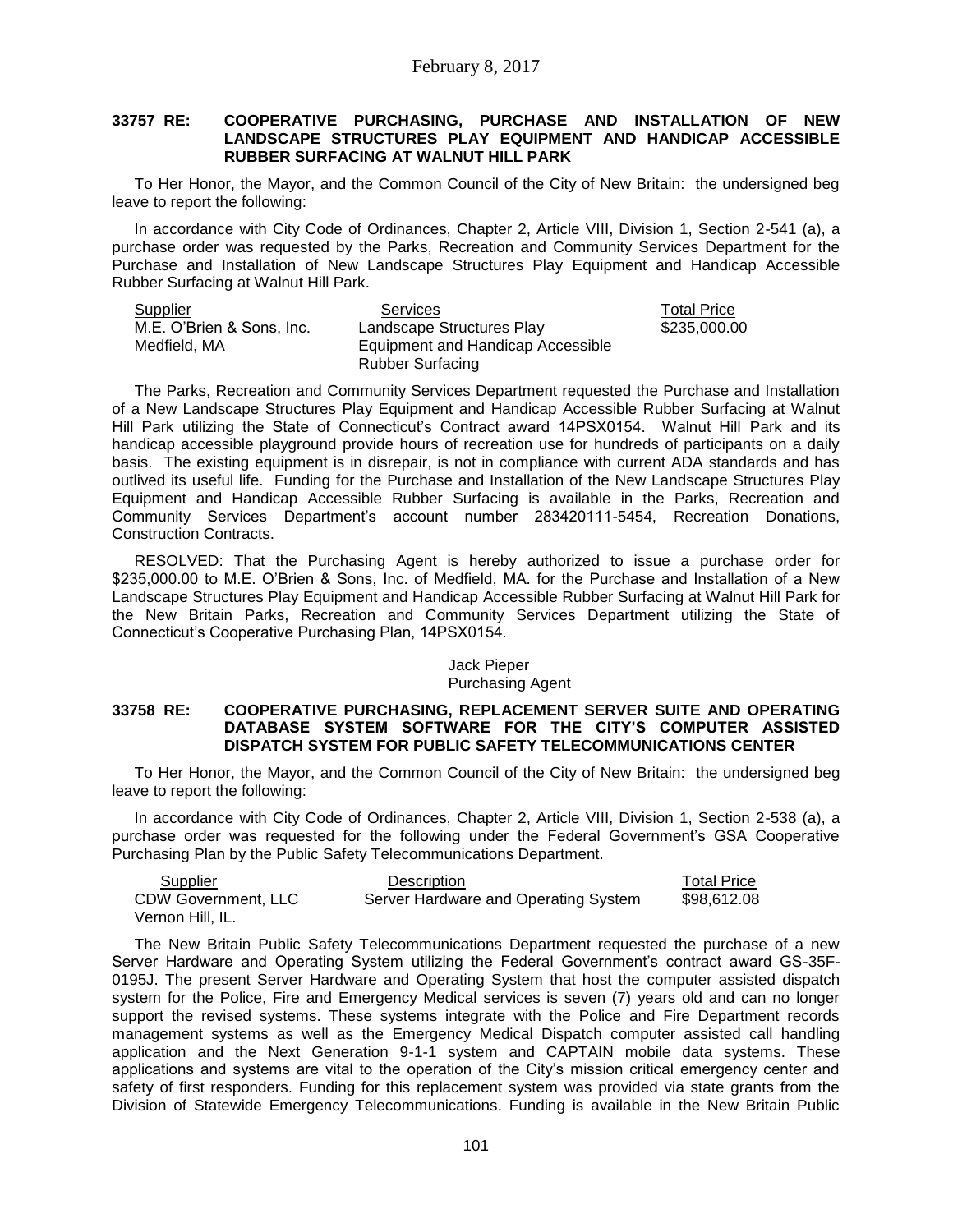Safety Telecommunications Department's Account Number, 291213101-5352, Mobile Communications, Data Processing.

RESOLVED: That the Purchasing Agent is hereby authorized to issue a purchase order for \$98,612.08 to CDW Government, LLC to furnish and deliver services and licenses along with a three (3) year warranty utilizing the Federal Government's GSA Cooperative Purchasing Plan, GS-35F-0195J.

> Jack Pieper Purchasing Agent

# **COMMITTEE ON ADMINISTRATION, FINANCE AND LAW**

#### **33741-1 RE: PROPOSED AMENDMENT TO SEC. 2-823 OF THE ORDINANCES REGARDING RESIDENCY REQUIREMENTS AND INCENTIVES FOR DEPARTMENT HEADS**

To Her Honor, the Mayor, and the Common Council of the City of New Britain: the undersigned beg leave to report the following:

The Committee on Administration, Finance and Law held a special meeting and public hearing on Wednesday evening, February 8, 2017, at 6:45 pm in the Council Chambers, to which was referred the matter of resolution 33741, proposed amendment to the Code of Ordinances Sec. 2-823 regarding residency requirements and incentives for department heads. The Committee on Administration, Finance and Law voted to accept and refer back to the Common Council with a favorable recommendation.

> Alderman Robert Smedley **Chair**

## **CONSOLIDATED COMMITTEE**

#### **33736-1 RE: PROPOSED AMENDMENT TO SEC. 20-31 OF THE ORDINANCES REGARDING THE POLICIES AND PROCEDURES OF THE NEW BRITAIN POLICE DEPARTMENT**

To Her Honor, the Mayor, and the Common Council of the City of New Britain: the undersigned beg leave to report the following:

The Common Council Consolidated Subcommittee held a special meeting and public hearing on Tuesday, February 7, 2017, at 6:30 pm in Council Chambers, to which was referred the matter of item 33736, proposed amendment to the Code of Ordinances Sec. 20-31 regarding the policies and procedures of the New Britain Police Department. The Consolidated Subcommittee voted to accept and refer back to the Common Council with a favorable recommendation.

> Alderman Tremell Collins Chair

# **COMMITTEE ON PLANNING, ZONING AND HOUSING**

#### **33734-1 RE: PROPOSED LEASE AGREEMENT WITH CELLCO PARTNERSHIP D/B/A VERIZON WIRELESS FOR CELLULAR RADIO AND SHELTERING FACILITIES AT STANLEY GOLF COURSE COMMUNICATIONS COMPOUND**

To Her Honor, the Mayor, and the Common Council of the City of New Britain: the undersigned beg leave to report the following:

The Common Council and the Committee on Planning, Zoning and Housing held a regular meeting and public hearing on Tuesday, February 7, 2017, in Council Chambers, to which was referred the matter of item 33734, proposed lease agreement with Cellco Partnership d/b/a Verizon Wireless for cellular radio and sheltering facilities at the Stanley Golf Course Communications Compound. The Committee on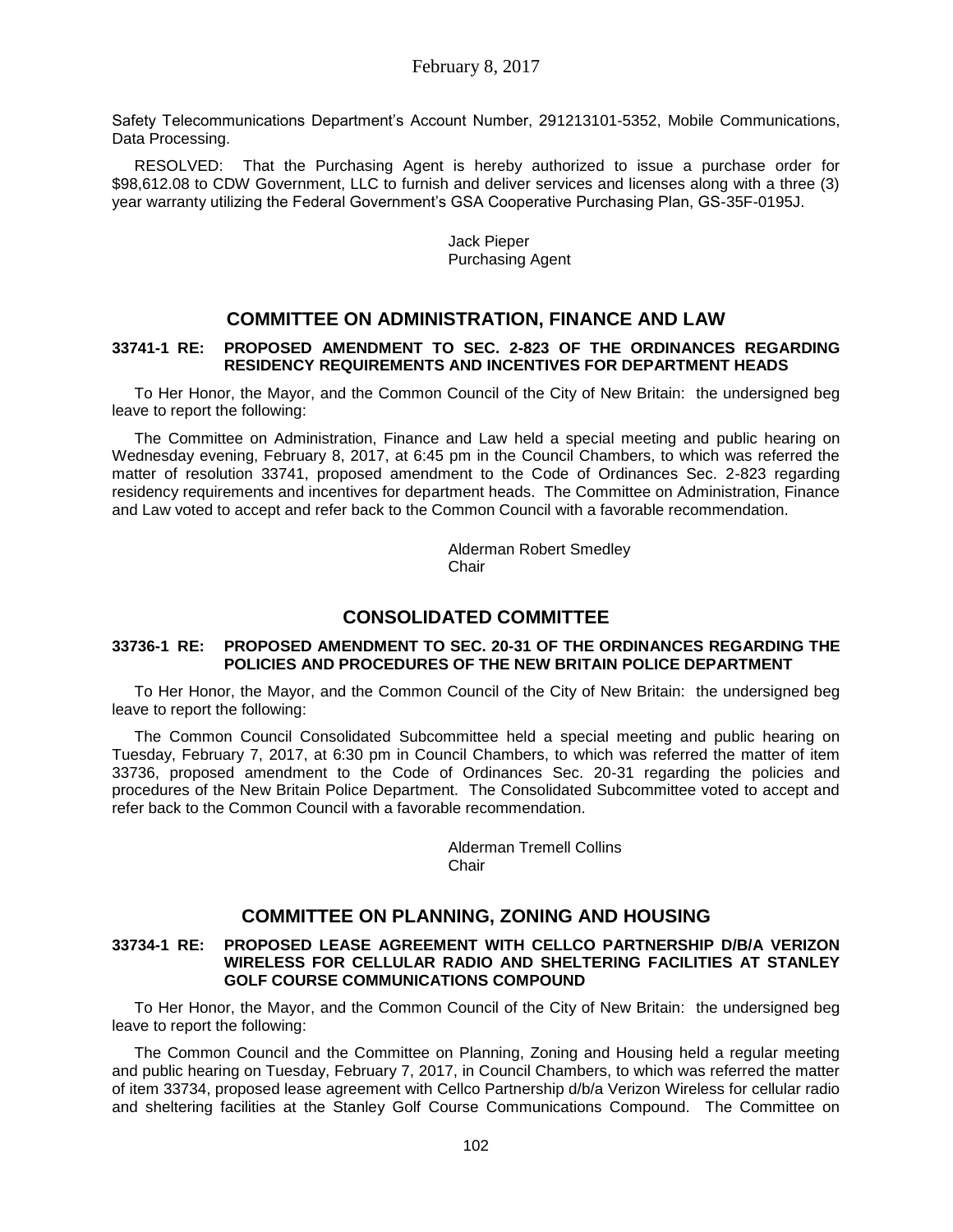Planning, Zoning and Housing voted to accept and recommend that the following item be referred back to the Common Council with a favorable recommendation.

> Alderman Christopher Polkowski Chair

#### **33737-1 RE: PROPOSED SALE OF 65 KILBOURNE AVE TO ANTHONY AND PAMELA BIANCA FOR \$30,000**

To Her Honor, the Mayor, and the Common Council of the City of New Britain: the undersigned beg leave to report the following:

The Common Council and the Committee on Planning, Zoning and Housing held a regular meeting and public hearing on Tuesday, February 7, 2017, in Council Chambers, to which was referred the matter of item 33737, proposed sale of property known as 65 Kilbourne Avenue for \$30,000 to Anthony and Pamela Bianca. The Committee on Planning, Zoning and Housing voted to accept and recommend that the following item be referred back to the Common Council with a favorable recommendation.

> Alderman Christopher Polkowski **Chair**

### **33738-1 RE: PROPOSED SALE OF 266 ARCH STREET TO NEIGHBORHOOD HOUSING SERVICES OF NEW BRITAIN, INC FOR \$92,800**

To Her Honor, the Mayor, and the Common Council of the City of New Britain: the undersigned beg leave to report the following:

The Common Council and the Committee on Planning, Zoning and Housing held a regular meeting and public hearing on Tuesday, February 7, 2017, in Council Chambers, to which was referred the matter of item 33738, proposed sale of property known as 266 Arch Street for \$92,800 to Neighborhood Housing Services of New Britain, Inc. The Committee on Planning, Zoning and Housing voted to accept and recommend that the following item be referred back to the Common Council with a favorable recommendation.

> Alderman Christopher Polkowski **Chair**

## **33739-1 RE: PROPOSED SALE OF 66 WINTHROP STREET TO MARION ORLOWSKI FOR \$20,000**

To Her Honor, the Mayor, and the Common Council of the City of New Britain: the undersigned beg leave to report the following:

The Common Council and the Committee on Planning, Zoning and Housing held a regular meeting and public hearing on Tuesday, February 7, 2017, in Council Chambers, to which was referred the matter of item 33739, proposed sale of property known as 66 Winthrop Street for \$20,000 to Marion Orlowski. The Committee on Planning, Zoning and Housing voted to accept and recommend that the following item be referred back to the Common Council with a favorable recommendation.

> Alderman Christopher Polkowski **Chair**

# **ZONING COMMITTEE**

**33721-2 RE: PROPOSED AMENDMENT TO VARIOUS SECTIONS OF THE ZONING ORDINANCES RELATING TO TRANSIT-ORIENTED DEVELOPMENT (TOD) IN THE VICINITY OF EAST MAIN ST AND EAST ST CTFASTRAK STATIONS**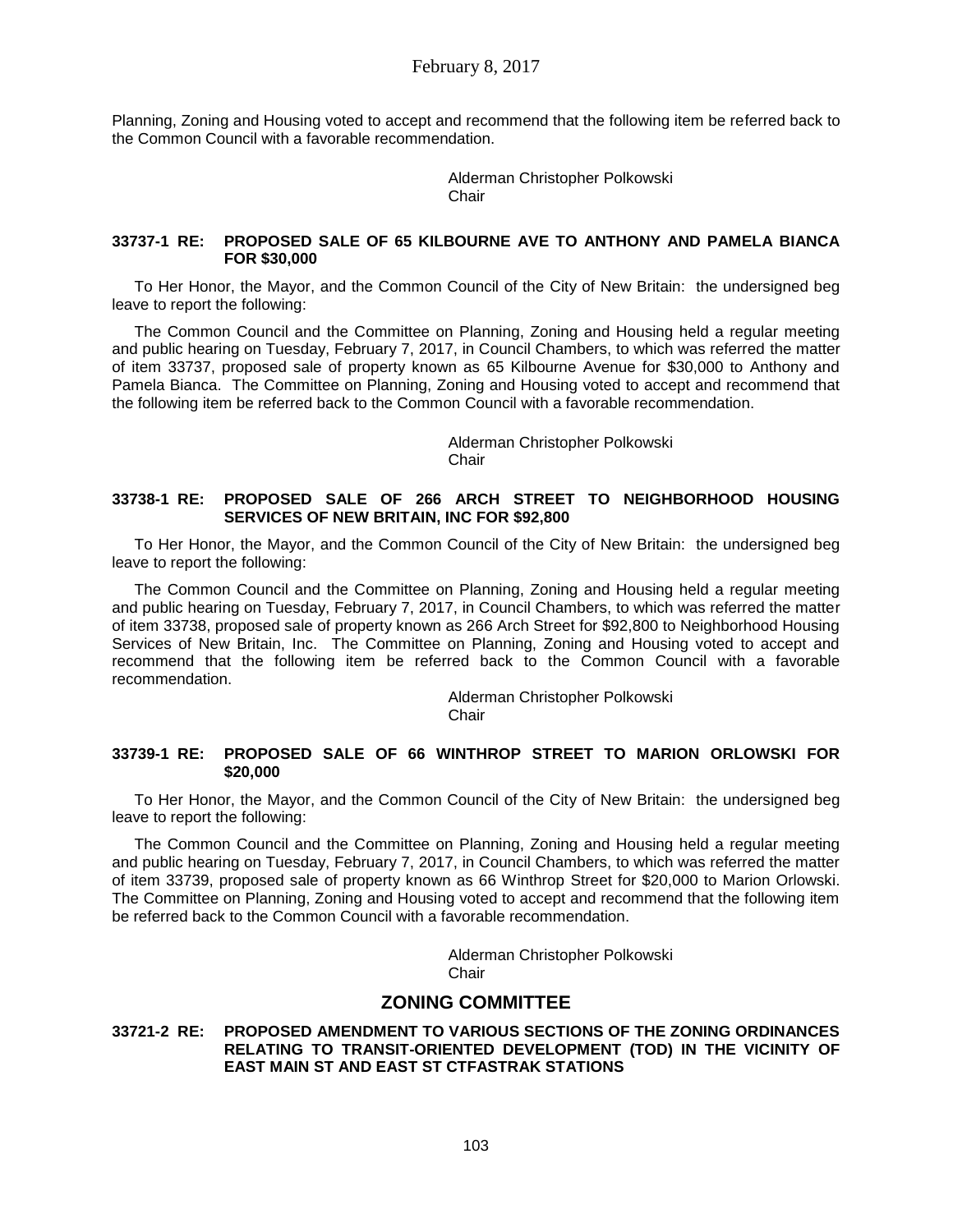To Her Honor, the Mayor, and the Common Council of the City of New Britain: the undersigned beg leave to report the following:

The Zoning Subcommittee of the Committee on Planning, Zoning and Housing held a regular meeting and public hearing on Tuesday, February 7, 2017, in Council Chambers, to which was referred the matter of item 33721, proposed amendment to various sections of the Zoning Ordinances as it relates to Transit-Oriented Development (TOD), in the vicinity of East Main Street and East Street CTfastrak Stations. The Zoning Subcommittee voted to accept and recommend that the following item be referred back to the Common Council with a favorable recommendation.

> Alderman Christopher Polkowski **Chair**

#### **33722-2 RE: PROPOSED ADDITION TO TWO NEW ZONING DISTRICTS, THE TOD-EM-1 ZONE, TRANSIT-ORIENTED DEVELOPMENT, EAST MAIN ST - PRIMARY DISTRICT AND THE TOD-EM-2 ZONE, TRANSIT-ORIENTED DEVELOPMENT EAST MAIN ST - SECONDARY DISTRICT**

To Her Honor, the Mayor, and the Common Council of the City of New Britain: the undersigned beg leave to report the following:

The Zoning Subcommittee of the Committee on Planning, Zoning and Housing held a regular meeting and public hearing on Tuesday, February 7, 2017, in Council Chambers, to which was referred the matter of item 33722, proposed addition to two new zoning districts, the TOD-EM-1 Zone, Transit-Oriented Development, East Main Street – Primary District and the TOD-EM-2 Zone, Transit-Oriented Development, East Main Street – Secondary District, replacing the T, Two Family; B-3, Secondary Business; and I-2, General Industry Zoning in the area surrounding the CTfastrak's East Main Street Station. The Zoning Subcommittee voted to accept and recommend that the following item be referred back to the Common Council with a favorable recommendation.

> Alderman Christopher Polkowski **Chair**

#### **33723-2 RE: PROPOSED ADDITION TO TWO NEW ZONING DISTRICTS, THE TOD-ES-1 ZONE, TRANSIT-ORIENTED DEVELOPMENT, EAST ST – PRIMARY DISTRICT AND THE TOD-ES-2 ZONE, TRANSIT-ORIENTED DEVELOPMENT, EAST ST – SECONDARY DISTRICT**

To Her Honor, the Mayor, and the Common Council of the City of New Britain: the undersigned beg leave to report the following:

The Zoning Subcommittee of the Committee on Planning, Zoning and Housing held a regular meeting and public hearing on Tuesday, February 7, 2017, in Council Chambers, to which was referred the matter of item 33723, proposed addition to two new zoning districts, the TOD-ES-1 Zone, Transit-Oriented Development, East Street – Primary District and the TOD-ES-2 Zone, Transit-Oriented Development, East Street – Secondary District, replacing the B-1, Neighborhood Business; A-2, Multi-Family Houses; A-3, High-Rise Apartments; and I-2 General Industry Zoning in the area surrounding the CTfastrak's East Street Station. The Zoning Subcommittee voted to accept and recommend that the following item be referred back to the Common Council with a favorable recommendation.

> Alderman Christopher Polkowski **Chair**

# **RESOLUTIONS RETURNED FROM COMMITTEE**

#### **33741-2 RE: AMENDMENT TO SEC. 2-823 OF THE ORDINANCES REGARDING RESIDENCY REQUIREMENTS AND INCENTIVES FOR DEPARTMENT HEADS**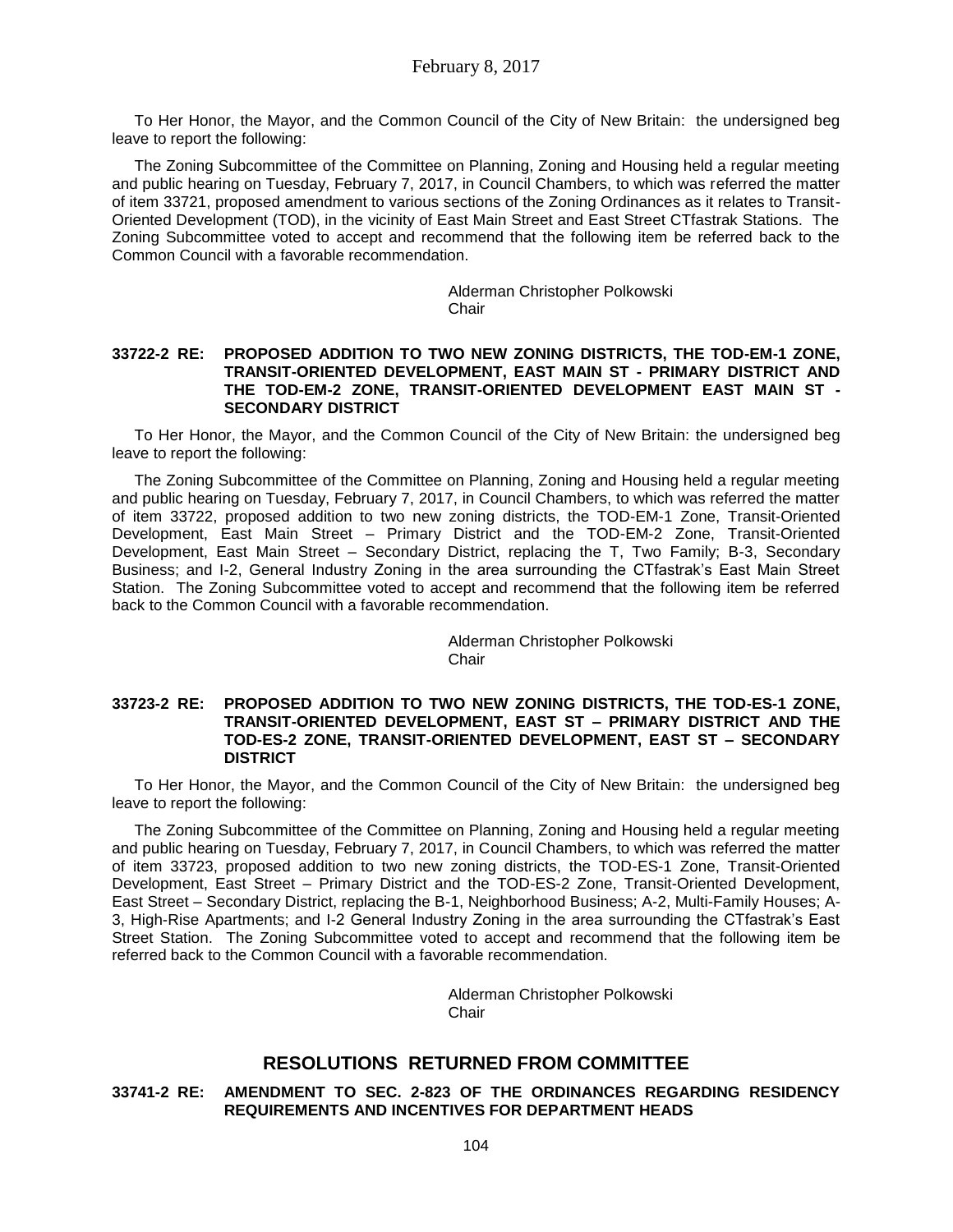To Her Honor, the Mayor, and the Common Council of the City of New Britain: the undersigned beg leave to recommend the adoption of the following:

Resolution Summary: INTENT AND PURPOSE. To amend Section 2-823 of the Code of Ordinances to mandate a residency requirement and incentive for department heads.

BE IT ORDAINED BY THE COMMON COUNCIL OF THE CITY OF NEW BRITAIN that the Chapter 2, Section 2-823 of the Code of Ordinances, City of New Britain, be amended as follows (inserted text appears in underline; deleted text appears in strikethrough; new sections begin with the word [new]):

### Sec. 2-823. Examinations.

Open-competitive examinations shall be administered by the personnel director or by a competent outside agency.

All tests shall be practical and appropriate and shall consist only of subjects which will fairly determine the capacity of the person examined to perform the essential duties of the position, and may include tests of physical and psychological fitness or of manual skill. Any oral portion of the test shall be conducted by persons qualified in the relevant field. Efficiency in service shall be considered in connection with tests for promotion. No credit shall be allowed for service rendered under a provisional or emergency appointment.

Failure of the candidate appointed to a department head position, with the exception of the positions of finance director and human resources director Fire Chief, Police Chief, and any successor Director of Public Works to take up permanent residence in New Britain within one (1) year after the conclusion of the probationary period, shall result in immediate termination of employment. As to all other department head positions, the Mayor may negotiate an incentive for any department head who establishes permanent residency in New Britain within one (1) year of the date of appointment.

### Alderman Jamie Giantonio

Ald. Giantonio moved to accept and adopt, seconded by Ald. Collins. Resolution adopted with Ald. Salvio opposed. Approved February 9, 2017 by Mayor Erin E. Stewart.

## **33736-2 RE: AMENDMENT TO SEC. 20-31 OF THE ORDINANCES REGARDING POLICIES AND PROCEDURES OF THE NEW BRITAIN POLICE DEPARTMENT**

To Her Honor, the Mayor, and the Common Council of the City of New Britain: the undersigned beg leave to recommend the adoption of the following:

RESOLUTION SUMMARY: PURPOSE. To amend Section 20-31 of the Code of Ordinances regarding Policies and Procedures of the New Britain Police Department.

BE IT ORDAINED BY THE COMMON COUNCIL OF THE CITY OF NEW BRITAIN that Section 20- 31 of Chapter 2 of the Code of Ordinances, City of New Britain, be amended to read as follows inserted text appears in underline; deleted text appears in strikethrough; new sections begin with the word [new]):

#### Sec. 20-31. Duties of chief.

The chief of the police department shall administer and supervise the department generally, and perform all duties set forth in the job description of the chief of police. In addition, the Chief of Police together with the Police Commission shall have the authority to issue, modify and approve Policies and Procedures for the New Britain Police Department.

> Alderman Carlo Carlozzi, Jr. Alderman Wilfredo Pabon Alderman Emmanuel Sanchez Alderman Jim Sanders, Jr.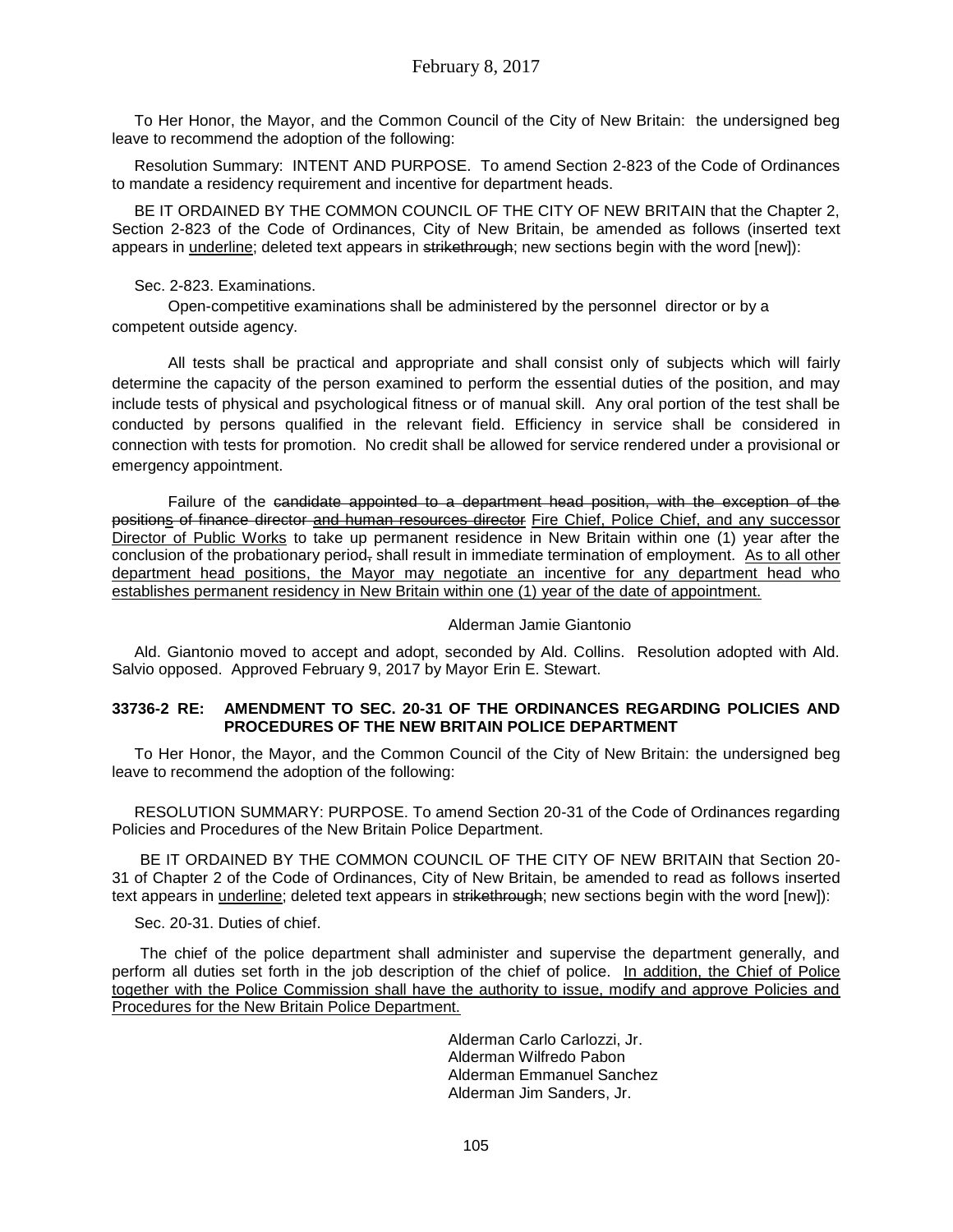Ald. Sanders moved to accept and adopt, seconded by Ald. Polkowski. So voted. Approved February 9, 2017 by Mayor Erin E. Stewart.

#### **33734-2 RE: LEASE AGREEMENT WITH CELLCO PARTNERSHIP D/B/A VERIZON WIRELESS FOR CELLULAR RADIO AND SHELTERING FACILITIES AT THE STANLEY GOLF COURSE COMMUNICATIONS COMPOUND**

To Her Honor the Mayor, and the Common Council of the City of New Britain: the undersigned beg leave to recommend the adoption of the following:

WHEREAS, the Public Safety Telecommunications Department in conjunction with the Public Works Department developed a radio tower site adjacent to the Stanley Golf Course maintenance facility as part of the City's communications improvement project; and

WHEREAS, the Stanley Golf Course communications compound was developed with the capacity to host cellular carriers; and

WHEREAS, Cellco Partnership d/b/a Verizon Wireless, with its principal offices at One Verizon Way, Basking Ridge, New Jersey 07920 has submitted a lease proposal to the City to install antennas on the city owned monopole and an equipment shelter within the fenced communications compound on the golf course property; and

WHEREAS, the lease proposal will provide \$30,000 in rent to the City on annual basis; and

WHEREAS, the Public Safety Telecommunications Department and the Office of Corporation Counsel have also negotiated annual escalation increases of 2% and an initial term of five years, renewable in five year increments; and

WHEREAS, the revenues from this lease over a twenty-year period will pay the entire cost, including bonding, associated with the development of the municipal radio site facilities at Elam Street, Stanley Golf Course, and atop Police Headquarters.

NOW, THEREFORE BE IT RESOLVED that the City of New Britain Common Council does hereby authorize Mayor Erin E. Stewart to sign all necessary agreements and take all necessary actions to move this development forward; and

BE IT FURTHER RESOLVED that the Finance Director is hereby directed to create a Special Revenue Account for the purposes of accounting for cellular site lease revenues on municipal property; and

BE IT FURTHER RESOLVED that no funds from this Special Revenue Account may be allocated to any expenses other than the routine maintenance and operation of the facilities and then only via an approved budget authorization presented by the Mayor and approved by the City Council.

#### Alderman Jamie Giantonio

Ald. Giantonio moved to accept and adopt, seconded by Ald. Smedley. So voted. Approved February 9, 2017 by Mayor Erin E. Stewart.

#### **33737-2 RE: THE SALE OF 65 KILBOURNE AVE TO ANTHONY T. BIANCA JR. AND PAMELA BIANCA FOR NOT LESS THAN \$30,000**

To Her Honor, the Mayor, and the Common Council of the City of New Britain: the undersigned beg leave to recommend the adoption of the following:

RESOLUTION SUMMARY: PURPOSE. To convey 65 Kilbourne Avenue.

WHEREAS, Anthony T. Bianca, Jr. and Pamela Bianca own the property located at 55 Kilbourne Avenue which they purchased from the City of New Britain in 2002; AND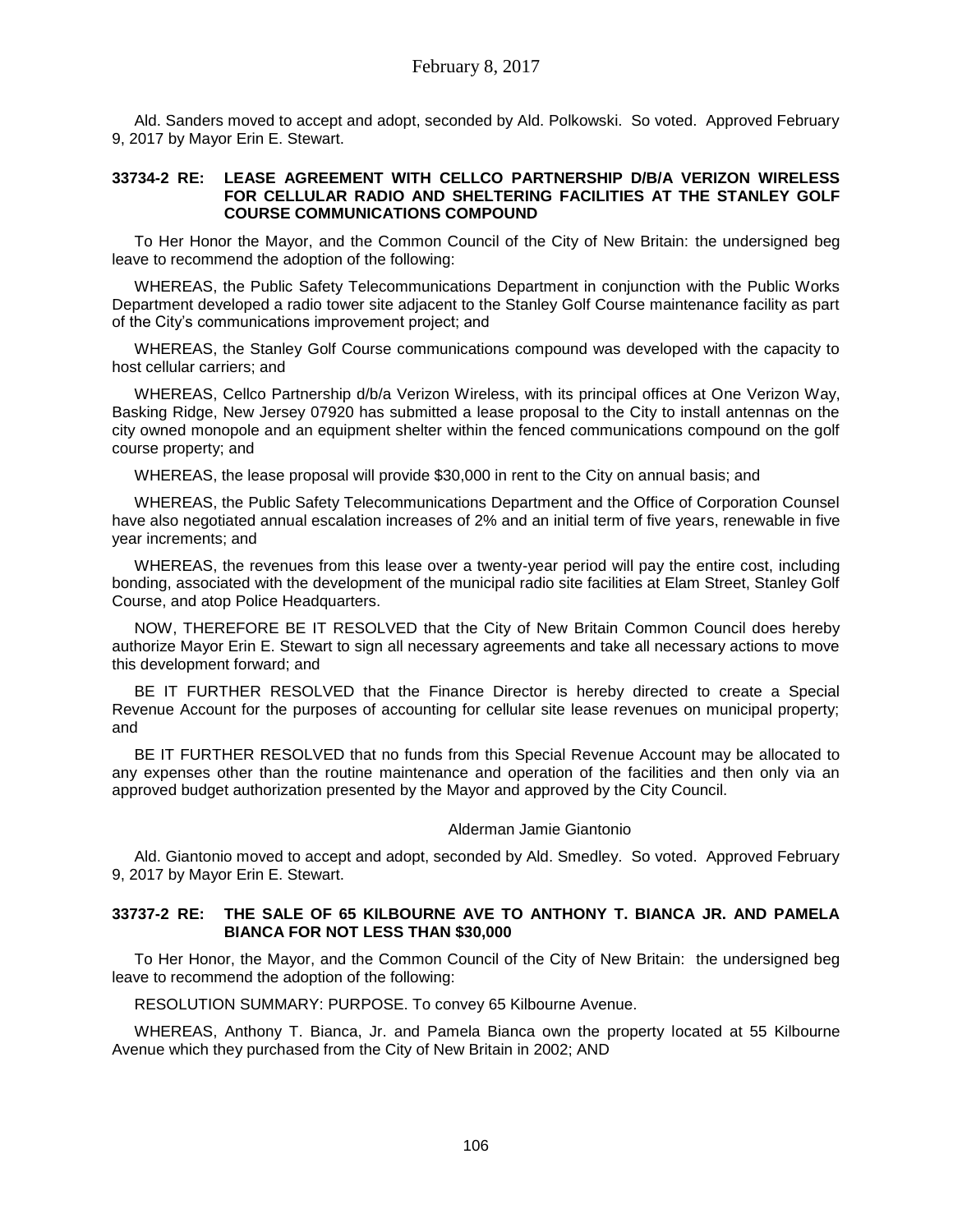WHEREAS, 65 Kilbourne Avenue is owned by the City of New Britain and abuts the Bianca's property; AND

WHEREAS, the Bianca's are interested in selling their house located at 55 Kilbourne Avenue and building a smaller house on 65 Kilbourne Avenue; AND

WHEREAS, 65 Kilbourne Avenue is 0.70 acres but encumbered by a conservation easement in favor of the State of Connecticut; AND

WHEREAS, the Bianca's have offered to purchase 65 Kilbourne Avenue for Thirty Thousand Dollars (\$30,000.00); AND

WHEREAS, a private development of 65 Kilbourne Avenue would contribute to an increase to the grand list; now therefore be it.

RESOLVED, that Mayor Erin E. Stewart be and is hereby authorized to execute on behalf of the City of New Britain a purchase and sales agreement with Anthony T. Bianca, Jr. and Pamela Bianca for the property known as 65 Kilbourne Avenue and to execute any and all documents necessary for the conveyance of said property in accordance with the terms of said agreement at a sale price of not less than \$30,000.00.

#### Alderman Jamie Giantonio

Ald. Giantonio moved to accept and adopt, seconded by Ald. Sanders. Resolution adopted with Ald Carlozzi opposed. Approved February 9, 2017 by Mayor Erin E. Stewart.

#### **33738-2 RE: THE SALE OF 266 ARCH STREET TO NEIGHBORHOOD HOUSING SERVICES OF NEW BRITAIN, INC FOR \$92,800**

To Her Honor, the Mayor, and the Common Council of the City of New Britain: the undersigned beg leave to recommend the adoption of the following:

RESOLUTION SUMMARY: PURPOSE. To convey 266 Arch Street, which is owned by the City of New Britain Housing Site Development Agency.

WHEREAS, on July 1, 2011 the City of New Britain Housing Site Development Agency acquired the premises known as 266 Arch Street from the Christian Mission John 3:16 D/B/A Embassy Worship Center; and

WHEREAS, Neighborhood Housing Services plans to renovate 266 Arch Street as an adaptive reuse development which would include a 1500 square foot retail space fronting Arch Street and approximately 23 units of workforce housing including community and laundry rooms; and

WHEREAS, the cost of this project is expected to exceed \$4.5 million dollars; and

WHEREAS, it is expected that significant environmental issues exist and Neighborhood Housing Services has agreed to do a Phase I Environmental Site Analysis at its sole expense as well as being responsible for all remediation costs and expenses; and

WHEREAS, Mayor Stewart believes that the re-development of 266 Arch Street will make a significant contribution to the revitalization of Arch Street and improve the quality of life for our residents; now, therefore, be it

RESOLVED, That Erin E. Stewart, Mayor is hereby authorized to negotiate and execute on behalf of the City of New Britain, a Purchase and Sale Agreement with Neighborhood Housing Services of New Britain, Inc. for the property known as 266 Arch Street, and to execute any and all documents necessary for the conveyance of said property in accordance with the terms of said agreement at a sale price of Ninety-Two Thousand Eight Hundred Dollars (\$92,800.00) with the New Britain Housing Site Development Agency granting a mortgage to the purchaser in the amount of Twenty-Seven Thousand Eight Hundred Dollars (\$27,800.00).

#### Alderman Jamie Giantonio

Ald. Giantonio moved to accept and adopt, seconded by Ald. Rosado.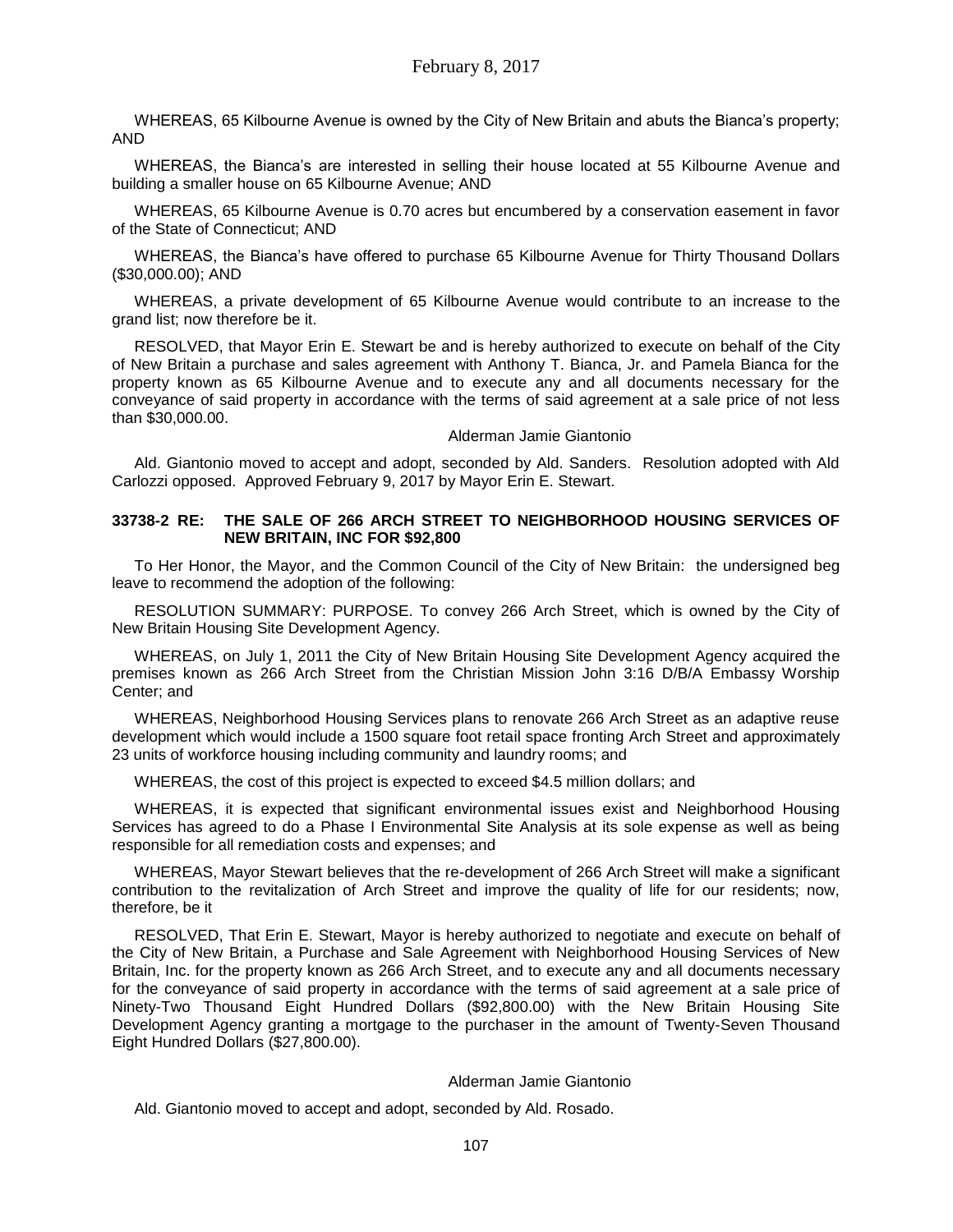Ald. Giantonio moved the Council enter into Executive Session to discuss pending litigation, and they be accompanied by Mayor Stewart, Deputy Chief of Staff, Justin Dorsey, and Corporation Counsel, Gennaro Bizzarro. Motion seconded by Ald. Salerno. Roll call vote – all members present voted in favor. Executive Session began at 8:24 p.m.

The Council voted to return to order at 8:45 p.m. on motion of Ald. Giantonio, seconded by Ald. Salvio.

Resolution accepted and adopted with Ald. Carlozzi opposed. Approved February 9, 2017 by Mayor Erin E. Stewart.

## **33739-2 RE: THE SALE OF 66 WINTHROP STREET TO MARION ORLOWSKI FOR \$20,000**

To Her Honor, the Mayor, and the Common Council of the City of New Britain: the undersigned beg leave to recommend the adoption of the following:

RESOLUTION SUMMARY: PURPOSE. To convey a City of New Britain-owned vacant property for rehabilitation and housing.

WHEREAS, the City of New Britain is committed to improving the housing stock and quality of life of its residents; and

WHEREAS, the City of New Britain owns property known as 66 Winthrop Street, which was acquired through the foreclosure process; and

WHEREAS, the property has to be renovated because there are holes in the roof, the foundation is bowing and extensive interior and exterior repairs, including mechanical and electrical improvements are required; and

WHEREAS, Marion Orlowski has signed a letter of intent to purchase 66 Winthrop Street for \$20,000.00 and has submitted a deposit of \$5,000.00; and

WHEREAS, it is in the best interests of the City of New Britain to have this property restored to the grand list; now, therefore, be it

RESOLVED, That Erin E. Stewart, Mayor is hereby authorized to negotiate and execute on behalf of the City of New Britain, a Purchase and Sale Agreement with Marion Orlowski for the property known as 66 Winthrop Street, and to execute any and all documents necessary for the conveyance of said property in accordance with the terms of said agreement at a sale price of Twenty Thousand Dollars (\$20,000.00).

#### Alderman Jamie Giantonio

Ald. Giantonio moved to accept and adopt, seconded by Ald. Salerno. Resolution adopted with Ald. Carlozzi opposed. Approved by Mayor Erin E. Stewart February 9, 2017.

Ald. Sanders recused himself regarding the next three resolutions due to a possible conflict of interest – he owns property in the area.

#### **33721-3 RE: AMENDMENT TO VARIOUS SECTIONS OF THE ZONING ORDINANCES RELATING TO TRANSIT-ORIENTED DEVELOPMENT (TOD) IN THE VICINITY OF EAST MAIN ST AND EAST ST CTFASTRAK STATIONS**

To Her Honor, the Mayor, and the Common Council of the City of New Britain: the undersigned beg leave to recommend the adoption of the following:

WHEREAS: The Zoning Subcommittee at a regular meeting and public hearing held on Tuesday, February 7, 2017, by majority vote, accepted and referred to the Common Council with a favorable recommendation Petition No. 33721, proposed amendment to various sections of the Zoning Ordinances as it relates to Transit-Oriented Development (TOD), in the vicinity of East Main Street and East Street CTfastrak Stations; and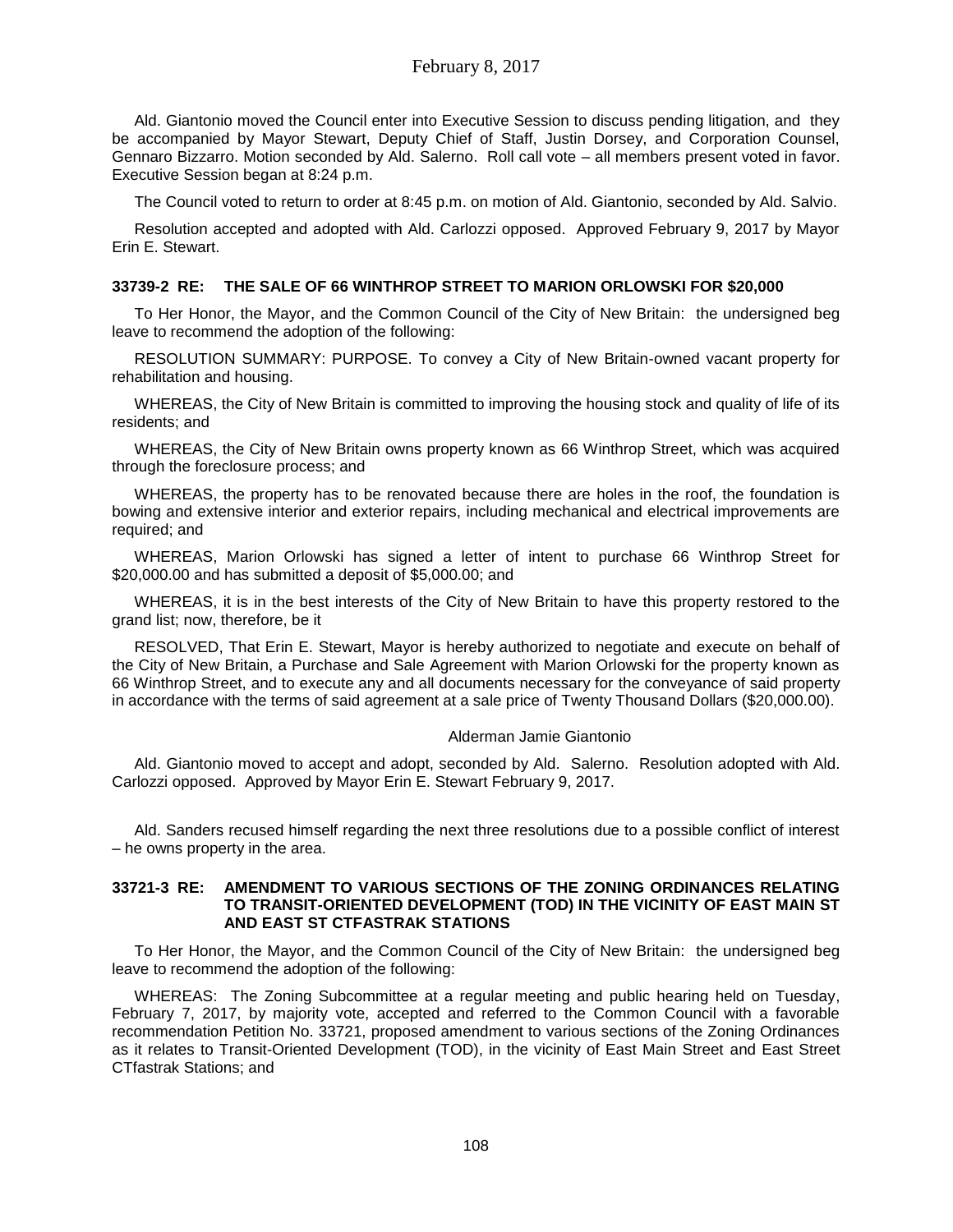NOW, THEREFORE BE IT RESOLVED that the Common Council as the Zoning Authority of the City of New Britain, approve the recommendation of the Zoning Subcommittee and appropriate action take place to grant said approval as recommended.

#### Alderman Christopher Polkowski

Ald. Polkowski moved to accept and adopt, seconded by Ald. Hargraves. So voted. Approved by Mayor Erin E. Stewart February 9, 2017.

Mayor Stewart called a five minute recess at 9:10 p.m.

The Council returned to order at 9:18 p.m.

#### **33722-3 RE: ADDITION TO TWO NEW ZONING DISTRICTS, THE TOD-EM-1 ZONE, TRANSIT-ORIENTED DEVELOPMENT, EAST MAIN ST - PRIMARY DISTRICT AND THE TOD-EM-2 ZONE, TRANSIT-ORIENTED DEVELOPMENT, EAST MAIN STREET - SECONDARY DISTRICT**

To Her Honor, the Mayor, and the Common Council of the City of New Britain: the undersigned beg leave to recommend the adoption of the following:

WHEREAS: The Zoning Subcommittee at a regular meeting and public hearing held on Tuesday, February 7, 2017, by majority vote, accepted and referred to the Common Council with a favorable recommendation Petition No. 33722, proposed addition to two new Zoning Districts, the TOD-EM-1 Zone, Transit-Oriented Development, East Main Street – Primary District, and the TOD-EM-2 Zone, Transit-Oriented Development, East Main Street – Secondary District, replacing the T, Two Family; B-3, Secondary Business; and I-2, General Industry Zoning in the area surrounding the CTfastrak's East Main Street Station; and

NOW, THEREFORE BE IT RESOLVED that the Common Council as the Zoning Authority of the City of New Britain, approve the recommendation of the Zoning Subcommittee and appropriate action take place to grant said approval as recommended.

#### Alderman Christopher Polkowski

Ald. Polkowski moved to accept and adopt, seconded by Ald. Giantonio. So voted. Approved by Mayor Erin E. Stewart February 9, 2017.

### **33723-3 RE: ADDITION TO TWO NEW ZONING DISTRICTS, THE TOD-ES -1 ZONE, TRANSIT-ORIENTED DEVELOPMENT, EAST ST. – PRIMARY DISTRICT, AND THE TOD-ES-2 ZONE, TRANSIT-ORIENTED DEVELOPMENT, EAST ST – SECONDARY DISTRICT**

To Her Honor, the Mayor, and the Common Council of the City of New Britain: the undersigned beg leave to recommend the adoption of the following:

WHEREAS: The Zoning Subcommittee at a regular meeting and public hearing held on Tuesday, February 7, 2017, by majority vote, accepted and referred to the Common Council with a favorable recommendation Petition No. 33723, proposed addition to two new Zoning Districts, the TOD-ES-1 Zone, Transit-Oriented Development, East Street – Primary District, and the TOD-ES-2 Zone, Transit-Oriented Development, East Street – Secondary District, replacing the B-1, Neighborhood Business; A-2, Multi-Family Houses; A-3, High-Rise Apartments; and I-2 General Industry Zoning in the area surrounding the CTfastrak's East Street Station; and

NOW, THEREFORE BE IT RESOLVED that the Common Council as the Zoning Authority of the City of New Britain, approve the recommendation of the Zoning Subcommittee and appropriate action take place to grant said approval as recommended.

#### Alderman Christopher Polkowski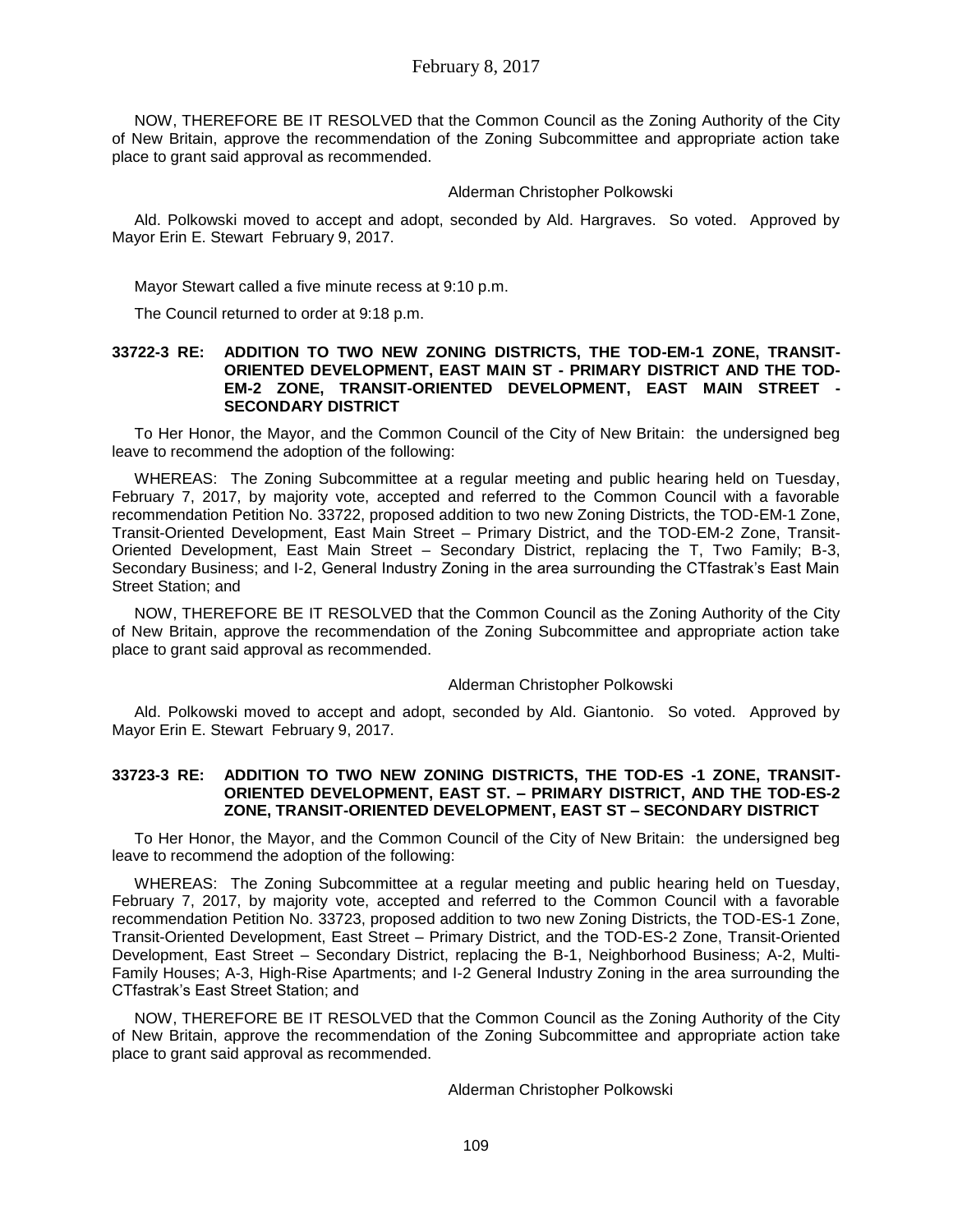Ald. Polkowski moved to accept and adopt, seconded by Ald. Giantonio. So voted. Approved by Mayor Erin E. Stewert February 9, 2017.

Ald. Sanders returned to the Chambers.

# **NEW BUSINESS**

# **RESOLUTIONS**

#### **33759 RE: FEBRUARY 2017 - BLACK HISTORY MONTH**

To Her Honor, the Mayor, and the Common Council of the City of New Britain: the undersigned beg leave to recommend the adoption of the following:

WHEREAS, since 1926, a son of a former slave and coal miner as a child, Dr. Carter G. Woodson, conducted a week-long celebration to commemorate individuals and events which portrayed significant impact on the African-American life and history; and

WHEREAS, since 1976 Black History Month has been celebrated nationally during the entire month of February; and

WHEREAS, the City of New Britain is proud to be home of such a diverse and distinguished population and recognizes the accomplishments African-Americans have made; and

NOW, THEREFORE, BE IT RESOLVED that the Common Council of the City of New Britain proclaims February 2017 as Black History Month and encourage its residents, public officials and all individuals to observe this month with appropriate ceremonies, programs and activities to celebrate the rich legacy of African-Americans and to honor the remarkable contributions they have made to progress our community.

> Alderwoman Shirley Black Alderman Kristian Rosado Alderman Daniel M. Salerno Alderman Jamie Giantonio Alderman Jerrell Hargraves Alderman Jim Sanders Jr.

Ald. Black moved to accept and adopt, seconded by Ald. Hargraves. So voted. Approved February 9, 2017 by Mayor Erin E. Stewart.

## **33760 RE: FEBRUARY 2017 – AMERICAN HEART MONTH**

To Her Honor, the Mayor, and the Common Council of the City of New Britain: the undersigned beg leave to recommend the adoption of the following:

WHEREAS, Cardiovascular Disease, including heart disease and stroke, account for one in every three deaths in the United States, equaling 2,200 deaths per day; and

WHEREAS, to raise awareness to this deadly disease February has been designated as American Heart Month; and

WHEREAS, during the month of February it is encouraged to focus on preventative measure to fight this disease, such as

- Exercising at least 30 minutes a day
- Avoid Smoking, and
- Eating a heart-healthy diet

NOW, THEREFORE, BE IT RESOLVED that the Common Council of the City of New Britain proclaim February 2017 as American Heart Month and encourage its residents, public officials and all individuals to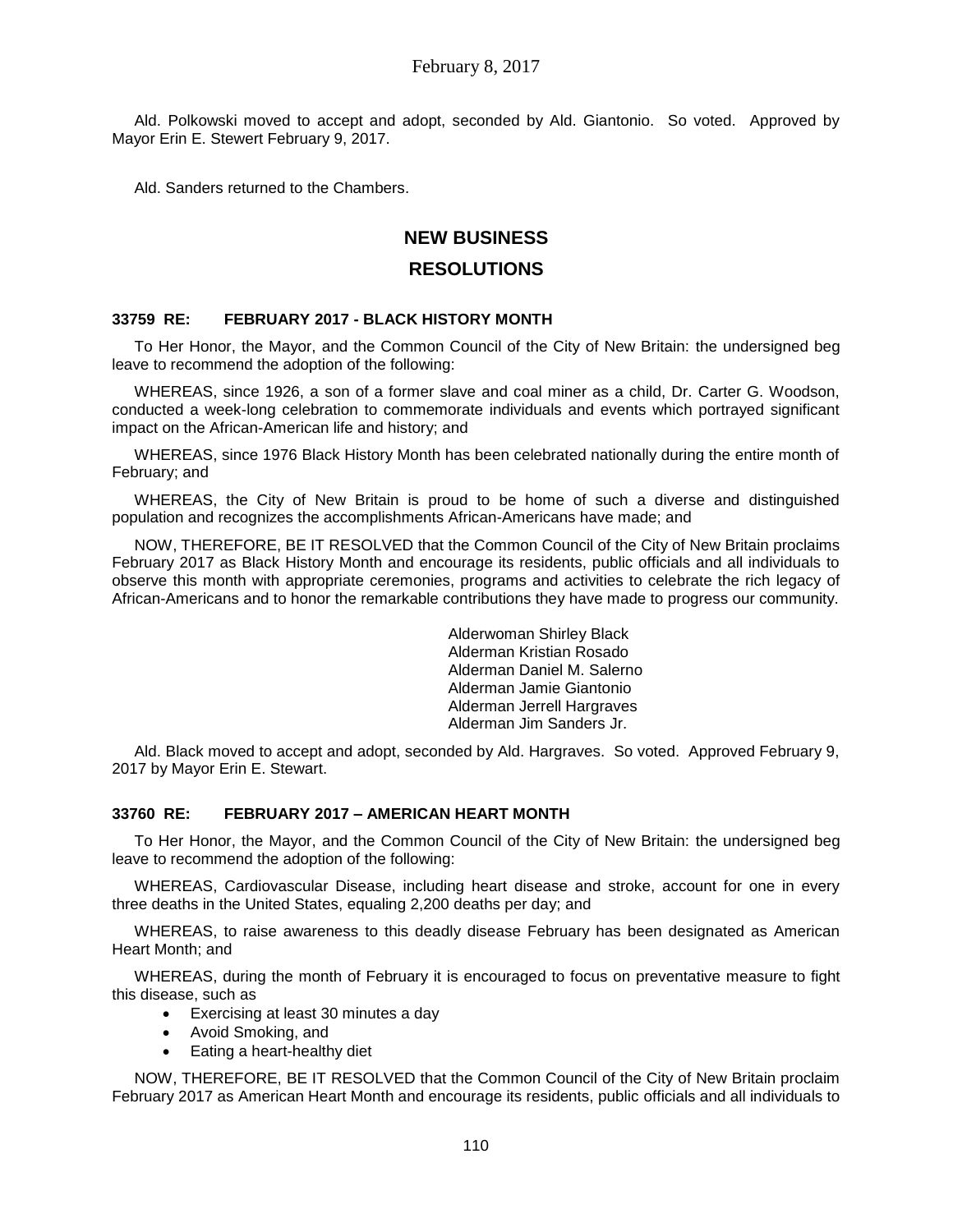observe this month with appropriate programs and activities to help promote awareness to this cause and encourage healthy living practices.

> Alderwoman Shirley Black Alderman Kristian Rosado Alderman Daniel M. Salerno Alderman Jamie Giantonio Alderman Jim Sanders Jr.

Ald. Black moved to accept and adopt, seconded by Ald. Rosado. So voted. Approved February 9, 2017 by Mayor Erin E. Stewart.

#### **33761 RE: BUDGET AMENDMENT - \$3,235,500 - STREET INFRASTRUCTURE BOND FOR THE RECONSTRUCTURE OF HART STREET**

To Her Honor, the Mayor, and the Common Council of the City of New Britain: the undersigned beg leave to recommend the adoption of the following:

Whereas, the City of New Britain has been selected to receive Federal Grant Funds under the "Urban Component" of the Federal Surface Transportation Program (STP-Urban) up to a maximum reimbursement to the Municipality of \$3,235,500 for the Reconstruction of Hart Street, Bid No. 3879, State Project 88-185, as approved in a Report to Council on January 11, 2017;

Whereas, the project is located on municipally owned roads and construction inspection will be performed in-house;

Whereas, the funding ratio for this project is 80% Federal, 10% State, and 10% Municipal and the Municipal share is available from the existing authorization within the Street Infrastructure bond;

Therefore, Be It Resolved, that a budget amendment and appropriation within the Street Infrastructure Bond be made as follows:

| Increase Expenditures:<br>0082950309-5454 | <b>Construction Contracts</b> | \$3.235.500 |
|-------------------------------------------|-------------------------------|-------------|
| Increase Revenues:<br>0082950300-4232     | Grants                        | \$3,235,500 |
|                                           | Alderman Don Naples           |             |

Alderman Jim Sanders, Jr.

Ald. Polkowski recused himself due to a possible conflict of interest – he, as a city employee is working on the project. Ald. Naples moved to accept and adopt, seconded by Ald. Sanders. So voted. Approved February 9, 2017 by Mayor Erin E. Stewart.

Ald. Polkowski returned to the Chambers.

#### **33762 RE: BUDGET AMENDMENT - \$3,335,400 STREETSCAPE IMPROVEMENT BOND FOR COLUMBUS BOULEVARD SAFETY IMPROVEMENTS PHASE IV**

To Her Honor, the Mayor, and the Common Council of the City of New Britain: the undersigned beg leave to recommend the adoption of the following:

Whereas, the City of New Britain has been selected to receive Federal Grant Funds under the "Hazard Elimination" component of the Fixing America's Surface Transportation Act (FAST) up to a maximum reimbursement to the Municipality of \$3,335,400 for the Columbus Boulevard Safety Improvements Phase IV project, Bid No. 3853, State Project 88-188, as approved in a Report to Council on January 25, 2017;

Whereas, the project is located on municipally owned roads and construction inspection will be performed in-house;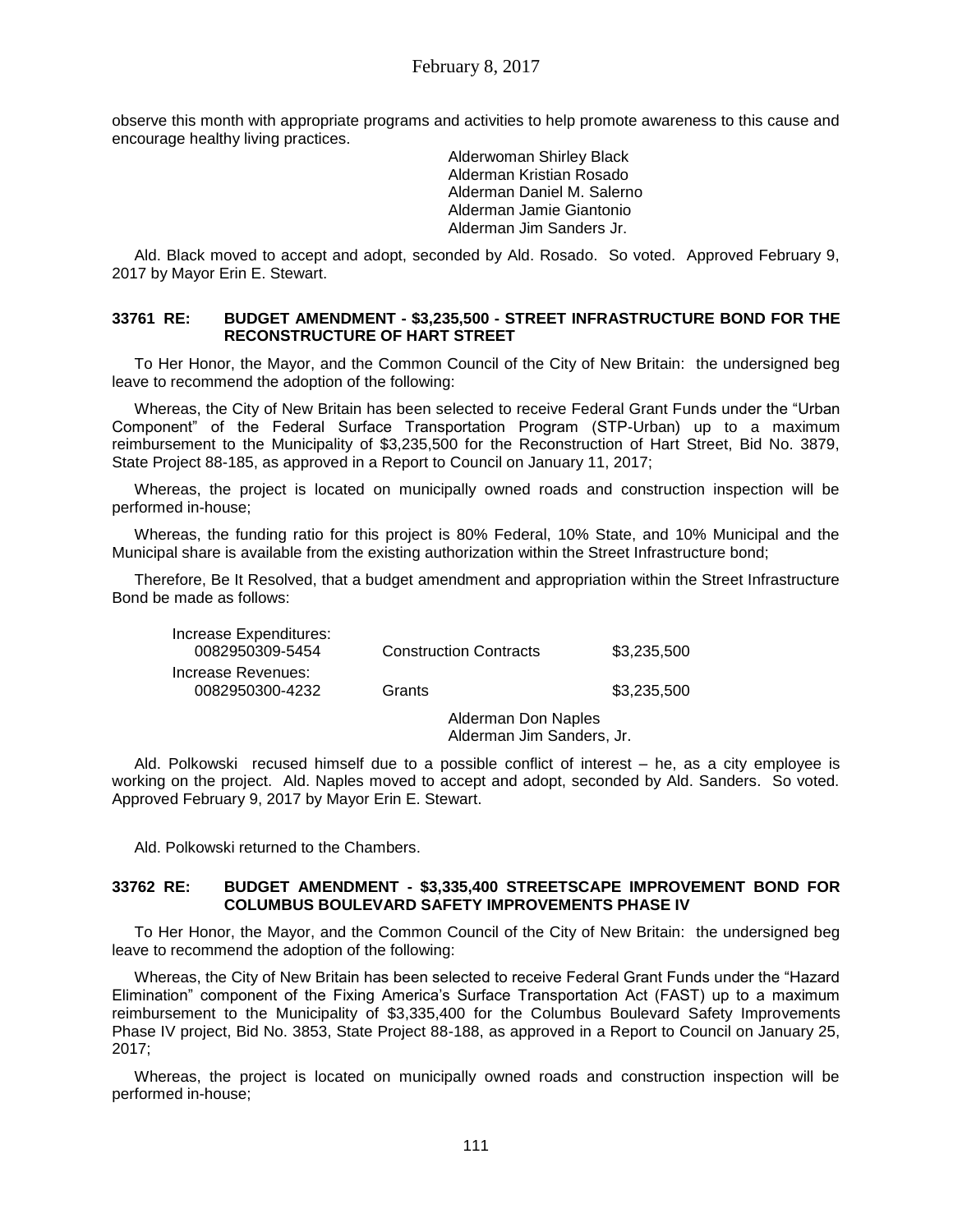Whereas, the funding ratio for this project is 90% Federal and 10% Municipal and the Municipal share is available from the existing authorization within the Streetscape Improvement Bond;

Therefore, Be It Resolved, that a budget amendment and appropriation within the Streetscape Improvement Bond be made as follows:

| Increase Expenditures:<br>0083238408-5454 | <b>Construction Contracts</b> | \$3,335,400 |
|-------------------------------------------|-------------------------------|-------------|
| Increase Revenues:<br>0083238400-4226     | <b>DOT Grant</b>              | \$3.335.400 |

Alderman Don Naples Alderman Jim Sanders

Ald. Naples moved to accept and adopt, seconded by Ald. Davis. So voted. Approved February 9, 2017 by Mayor Erin E. Stewart.

#### **33763 RE: BUDGET AMENDMENT - \$3,000 POLICE DEPARTMENT**

To Her Honor, the Mayor, and the Common Council of the City of New Britain: the undersigned beg leave to recommend the adoption of the following:

WHEREAS, the Connecticut Department of Transportation's Division of Highway Safety has made available federal highway safety funds for the purchase of transportation for traffic safety equipment, and,

WHEREAS, these funds are to help defray the cost of acquiring and maintaining an open trailer of sufficient size and weight rating to transport all of the Department's traffic safety equipment and supplies. This will ensure the deployment of this equipment in a safe and efficient manner while at the same time provide a stable platform to secure, organize and store our traffic safety equipment in a ready centralized location, and,

WHEREAS, these funds will be used to pay \$3,000 toward the purchase of the trailer with a City match of \$1,700, THEREFORE, BE IT

RESOLVED, that the sum of \$3,000 be appropriated within the City's special revenue fund structure as outlined below:

| 288211161-4222                  | Revenue - State                                                                                                                                                                                               | \$3,000 |
|---------------------------------|---------------------------------------------------------------------------------------------------------------------------------------------------------------------------------------------------------------|---------|
| Expenditures:<br>288211161-5740 | Equipment                                                                                                                                                                                                     | \$3,000 |
|                                 | Ald. Carlo Carlozzi, Jr. - Police Liaison<br>Ald. Wilfredo Pabon - Police Liaison<br>Ald. Emmanuel Sanchez - Police Liaison<br>Ald. Jim Sanders, Jr. - Police Liaison<br>Ald. Robert Smedley - Police Liaison |         |

Ald. Smedley moved to accept and adopt, seconded by Ald. Carlozzi. Roll call vote – all members present voted in favor. Approved February 9, 2017 by Mayor Erin E. Stewart.

#### **33764 RE: PROPOSED AMENDMENT TO SEC.10-37 OF THE ORDINANCES PROVIDING FOR AN INCREASE IN FEES FOR FIXED FOOD ESTABLISHMENTS**

*Proposed Amendment on File in Town Clerks Office.*

Revenue: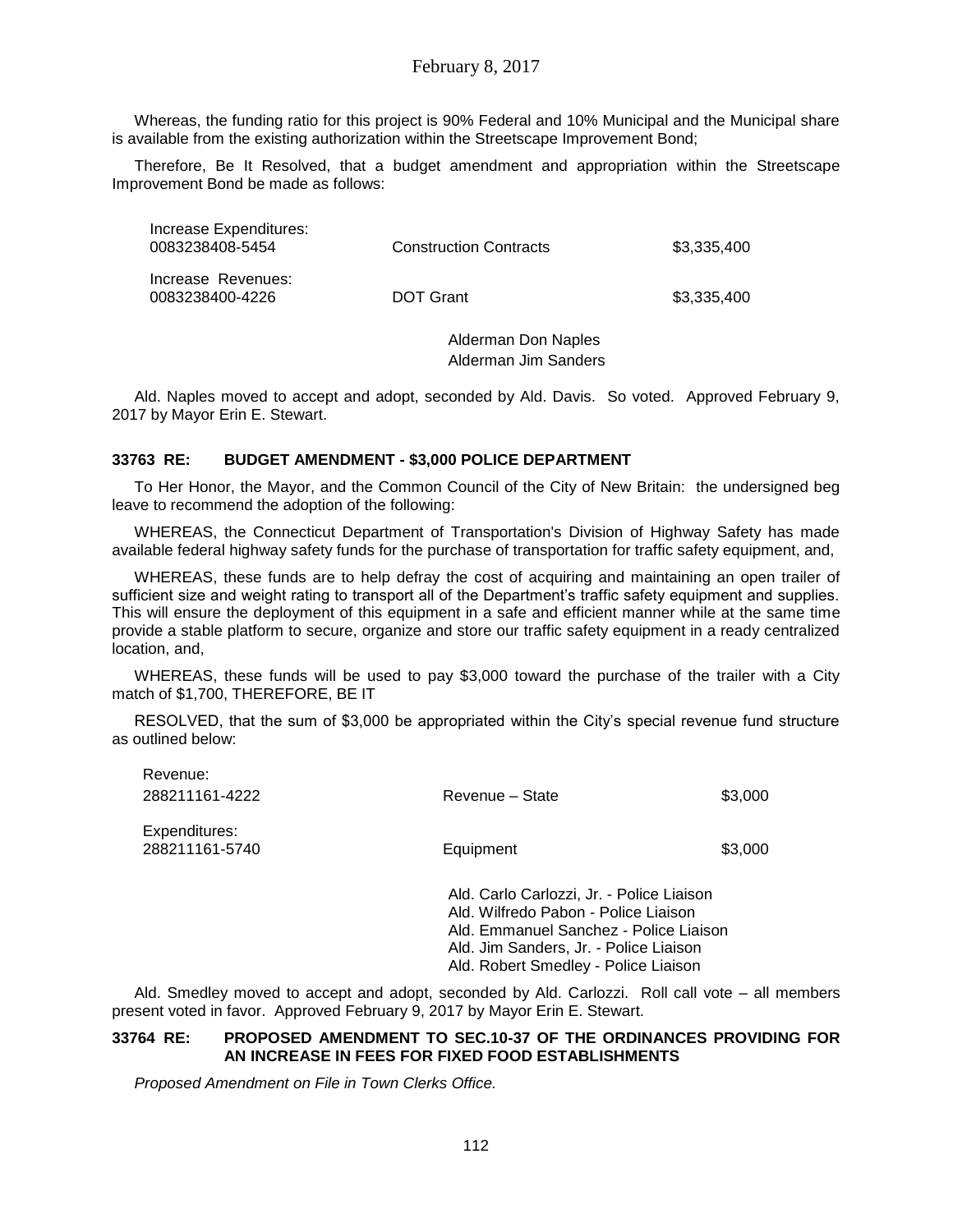Ald. Smedley moved to accept and refer to the Committee on Administration, Finance and Law, seconded by Ald. Davis. So voted. Approved February 9, 2018 by Mayor Erin E. Stewart.

#### **33765 RE: BUDGET AMENDMENT - \$7,141.55 RECEIPT OF LOCAL PREVENTION COUNCIL FUNDING FROM SUBSTANCE ABUSE ACTION COUNCIL**

To Her Honor, the Mayor, and the Common Council of the City of New Britain: the undersigned beg leave to recommend the adoption of the following:

Resolution Summary: PURPOSE: This resolution allows for receipt of Local Prevention Council funding of \$7,141.55 from the Substance Abuse Action Council. Funds to be used to support alcohol, tobacco, and bullying prevention activities, including; "Take Back the Streets"; Abilities Walk; and Bike Safety Day. There is no match obligation on the part of the city for these entitlement funds.

WHEREAS, the City of New Britain is committed to the prevention of Alcohol, Tobacco, Bullying and other negative (abusive) behaviors by its residents, and particularly its children, AND

WHEREAS, there is a Local Prevention Council appointed under jurisdiction of the Commission on Youth Services, AND

WHEREAS, prevention funding from the Substance Abuse Action Council has been made available for Local Prevention councils on an annual basis, AND

WHEREAS, such funding has been awarded to New Britain Youth & Family Services, the Local Prevention Council for New Britain, AND

NOW THEREFORE BE IT RESOLVED, that Mayor Erin E. Stewart receive full authority to execute all contracts in receipt of Local Prevention Council funding in the amount of \$7,141.55, AND

BE IT FURTHER RESOLVED, that such funding, upon receipt, be placed in appropriate revenue and expenditure accounts as detailed below, under administrative purview of New Britain Youth & Family Services.

| Revenue Account::             |                                     |            |
|-------------------------------|-------------------------------------|------------|
| 296536112                     | Local Revenue/Contributions         | \$7,141.55 |
| <b>Expenditures Accounts:</b> |                                     |            |
| 296536112-5659                | <b>Operating Materials/Supplies</b> | \$3,570.77 |
| 296536112-5336                | <b>Other Purchase Services</b>      | \$3,570.78 |
|                               | TOTAL                               | \$7,141.55 |

Alderman Tremell J. Collins

Ald. Collins moved to accept and adopt, seconded by Ald. Rosado. So voted. Approved February 9, 2017 by Mayor Erin E. Stewart.

#### **33766 RE: AGREEMENT WITH GREAT LAKES RECYCLLING, INC., D/B/A "SO SIMPLE RECYCLING"**

To Her Honor, the Mayor, and the Common Council of the City of New Britain: the undersigned beg leave to recommend the adoption of the following:

WHEREAS, people in the State of Connecticut still dispose of 2.4 million tons of trash annually, an estimated 1,370 pounds of trash per person per year, and Connecticut is lagging behind other New England states by maintaining a recycling rate of only 26%;

WHEREAS, the State of Connecticut is in a waste crisis due to decreasing in-state waste disposal capacity, and tip fees that have increased rapidly over the past few year;

WHEREAS, part of the solution for the waste crisis involves decreasing the amount of waste generated and increasing recycling rates, and the State of Connecticut has a goal of achieving a 60% recycling rate by 2024;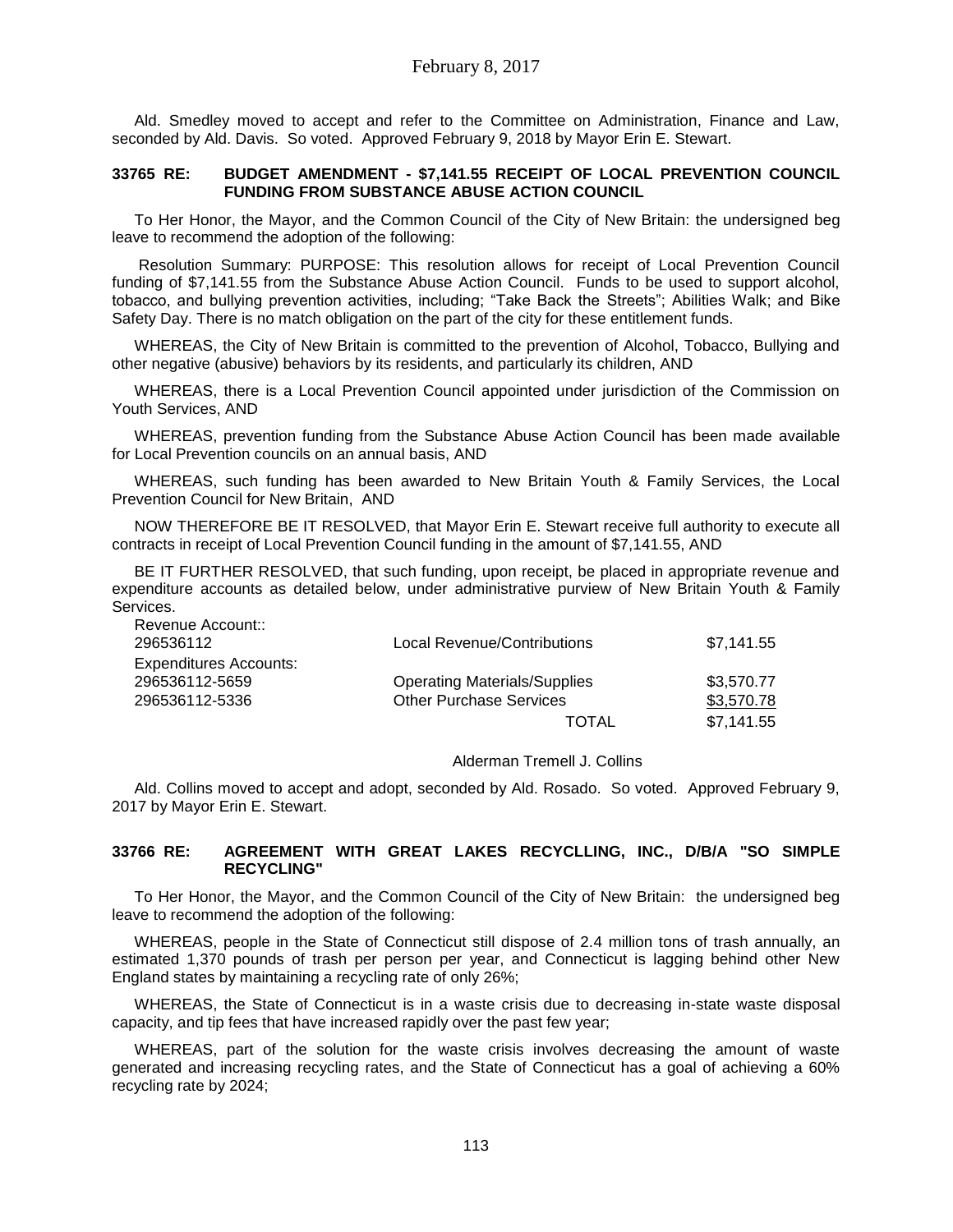WHEREAS, Great Lakes Recycling, Inc., d/b/a "So Simple Recycling" specializes in the recycling of "soft recyclables" including textiles such as clothing, blankets, towels, and other similar items, and has a program where they pick up these materials curb-side in conjunction with a city's trash collections days;

WHEREAS, So Simple Recycling has proposed implementing their "soft recyclables" collection program in New Britain, and is currently implementing their program in Bristol, CT, and potentially a number of other CT municipalities;

WHEREAS, the City of New Britain will receive compensation of one cent per pound of soft recyclables collected under this program, and will also benefit from reduced tip fees for waste disposal;

Now Therefore Be It RESOLVED, Mayor Erin Stewart is hereby authorized to enter into an agreement with Great Lakes Recycling, Inc., d/b/a "So Simple Recycling" to implement a "Soft Recyclables" curbside collection program.

Alderman Don Naples Alderman Jim Sanders, Jr.

Ald. Naples moved to accept and adopt, seconded by Ald. Polkowski. So voted. Approved February 9, 2017 by Mayor Erin E. Stewart.

#### **33767 RE: PROPOSED AMENDMENT TO SEC. 14-394 OF THE ORDINANCES REGARDING CERTIFICATE OF LOCATION FOR MOTOR VEHICLE REPAIRERS AND DEALERS**

#### *Proposed amendment on file in Town Clerk's Office*

Ald. Giantonio moved to accept and refer to the Committee on Planning, Zoning and Housing, seconded by Ald. Naples. So voted. Approved February 9, 2017 by Mayor Erin E. Stewart.

#### **33768 RE: PROPOSED TAX INCREMENT FINANCING DISTRICT AND MASTER PLAN FOR THE DISTRICT**

To Her Honor, the Mayor, and the Common Council of the City of New Britain: The undersigned beg leave to recommend the adoption of the following:

WHEREAS, Public Act No. 15-57 (the "Act") authorizes municipalities in Connecticut to create tax increment financing ("TIF") districts for the purpose of incentivizing economic development and infrastructure, and supporting employment, housing, economic growth and other projects; and

WHEREAS, the proposed district, to be known as the New Britain Downtown Tax Increment Finacing District (the "District"), will be created pursuant to the Act and the New Britain Downtown Tax Increment Financing District Master Plan attached hereto as Exhibit A (the "District Master Plan"), which details the creation, structure, development, financing, operation and maintenance of the District; and

WHEREAS, pursuant to the District Master Plan, the City of New Britain (the "City") will capture fifty percent (50%) of the future increased assessed property values within the District for an anticipated term of 30 years and utilize up to one hundred percent (100%) of the real property tax revenues generated from such increased property values, along with private funds, to fund infrastructure improvements, economic development programs, telecommunications infrastructure, traffic and road improvements, streetscaping and administrative costs; and

WHEREAS, the City is in need of economic development and infrastructure improvements in the City's greater downtown area; and

WHEREAS, there is a need to provide continuing employment opportunities for the citizens of New Britain and the surrounding region; to improve and broaden the tax base in the City; and to improve the economy of the City and the State of Connecticut; and

WHEREAS, a portion of the real property within the proposed District (i) is in a substandard, insanitary, deteriorated, deteriorating or blighted area; (ii) is in need of rehabilitation, redevelopment or conservation work; or (iii) is suitable for industrial, commercial, residential, mixed-use or retail uses, downtown development or transit-oriented development; and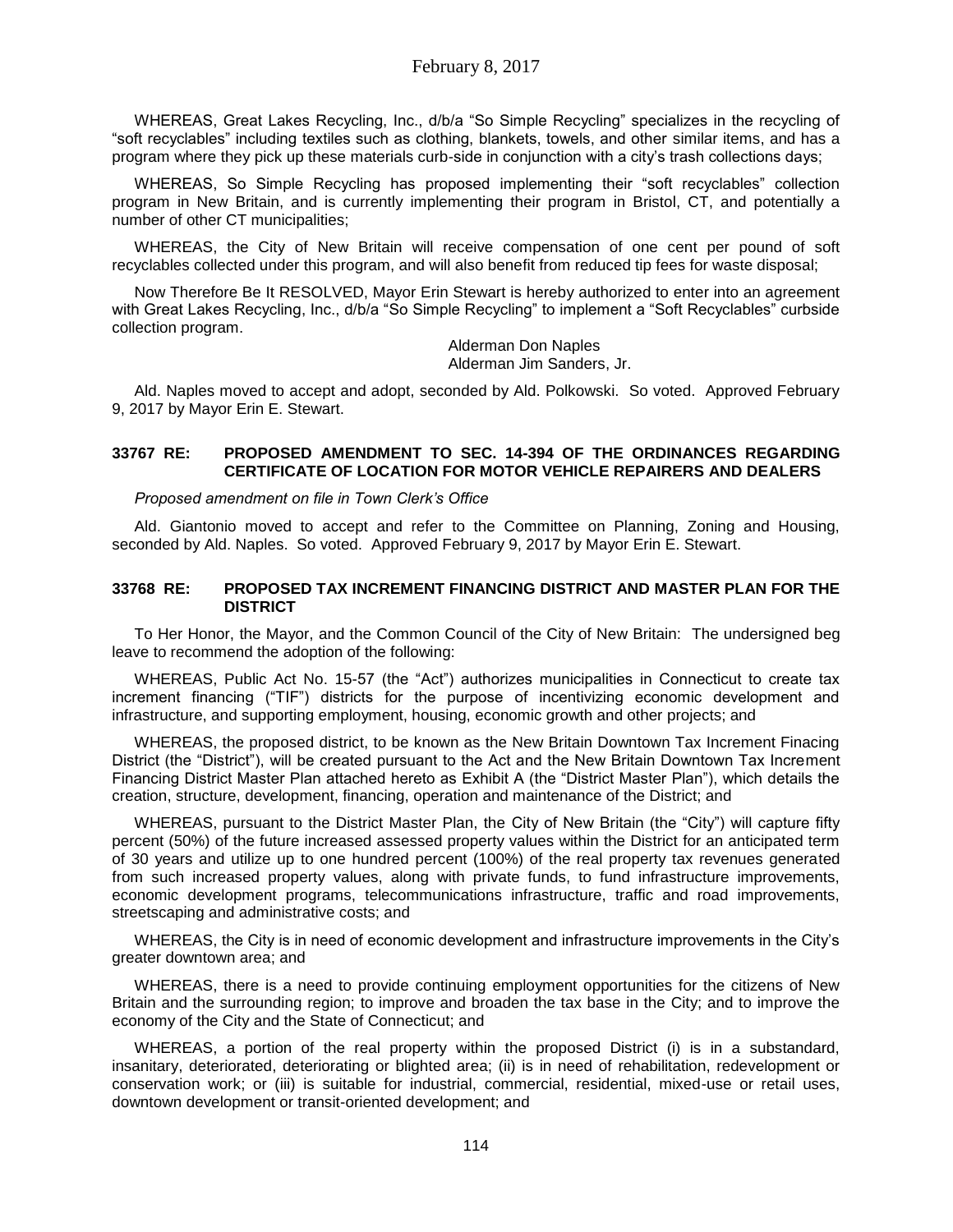WHEREAS, as shown in Section I.B.5 of the District Master Plan, the original assessed value of the taxable property within the District does not exceed ten percent (10%) of the total value of taxable property within the City as of October 1, 2016; and

WHEREAS, the creation of the District will help to provide continued employment for the citizens of the City and the surrounding region; to improve and broaden the tax base in the City; and to contribute to the economic growth and well-being of the City and the State of Connecticut; and

WHEREAS, the establishment of the District would not be in conflict with the City's Charter; and

WHEREAS, the District Master Plan was transmitted to, and a study of the District Master Plan and a written advisory opinion as required by the Act was requested from, the City Plan Commission at least 90 days prior to the authorization and the establishment of the District; and

WHEREAS, the City Council has held a public hearing on the proposal to establish the District in accordance with the requirements of the Act, upon at least ten (10) days prior notice published in a newspaper of general circulation within the City; and

WHEREAS, the City Council has considered the comments provided at the public hearing, both for and against the District.

NOW THEREFORE BE IT RESOLVED BY THE COMMON COUNCIL OF THE CITY OF NEW BRITAIN AS FOLLOWS:

Section 1. The City hereby finds and determines that:

- (a) The City is in need of economic development and infrastructure improvements in the City's greater downtown area; and
- (b) The designation of the District and pursuit of the District Master Plan will generate substantial economic benefits for the City and its residents, will contribute to the economic growth and well-being of the City and will be to the betterment of the health, welfare and safety of the inhabitants of the City. The Common Council has considered all evidence presented to the Council, if any, with regard to any adverse economic effect on or detriment to any existing business and has found and determined that such adverse economic effect on or detriment to any existing business, if any, is outweighed by the contribution expected to be made through the designation of the District and adoption of the District Master Plan.

Section 2. The Common Council of the City of New Britain hereby authorizes creation of the New Britain Downtown Tax Increment Financing District, the boundaries of which are included in the District Master Plan, and adopts the New Britain Downtown Tax Increment Financing District Master Plan attached hereto as Exhibit A.

Section 3. The Common Council of the City of New Britain hereby authorizes that fifty percent (50%) of the future increased assessed property values within the District shall be retained as captured assessed value in accordance with the District Master Plan and up to one hundred percent (100%) of the real property tax revenues generated from such captured assessed value may be used to fund the various costs and improvements set forth in the District Master Plan.

Section 4. The Mayor of the City of New Britain is hereby authorized and directed to enter into, in the name and on behalf of the City, such credit enhancement agreements as may be contemplated by the District Master Plan with such developers as may fall within the scope and policies outlined in the District Master Plan, such agreements to be in such form and to contain such terms and provisions, not inconsistent with the District Master Plan, as the Common Council of the City of New Britain may approve.

Section 5. The District Master Plan may be amended from time to time by the Common Council of the City.

Alderman Jamie Giantonio